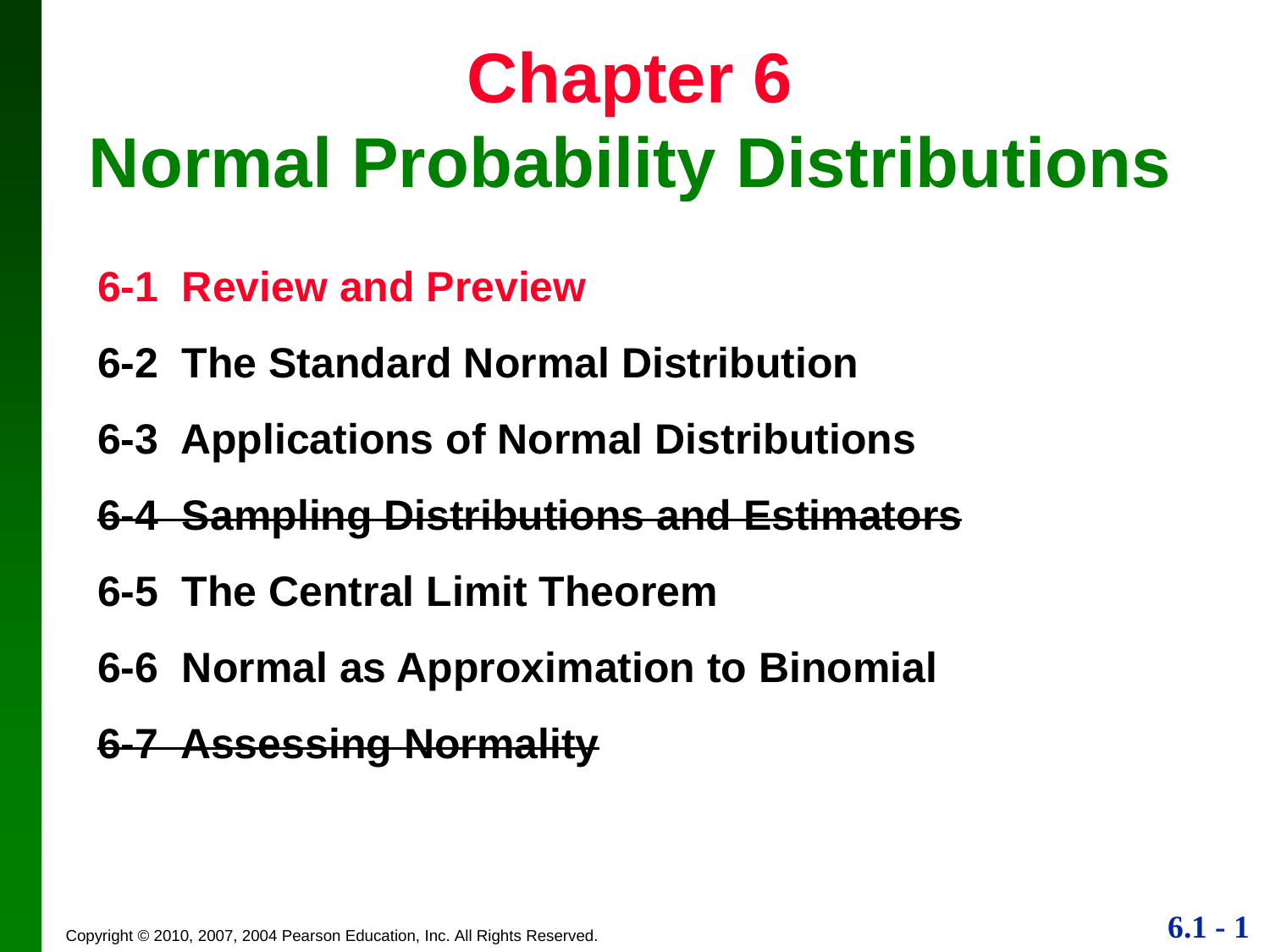## **Section 6-1 Review and Preview**

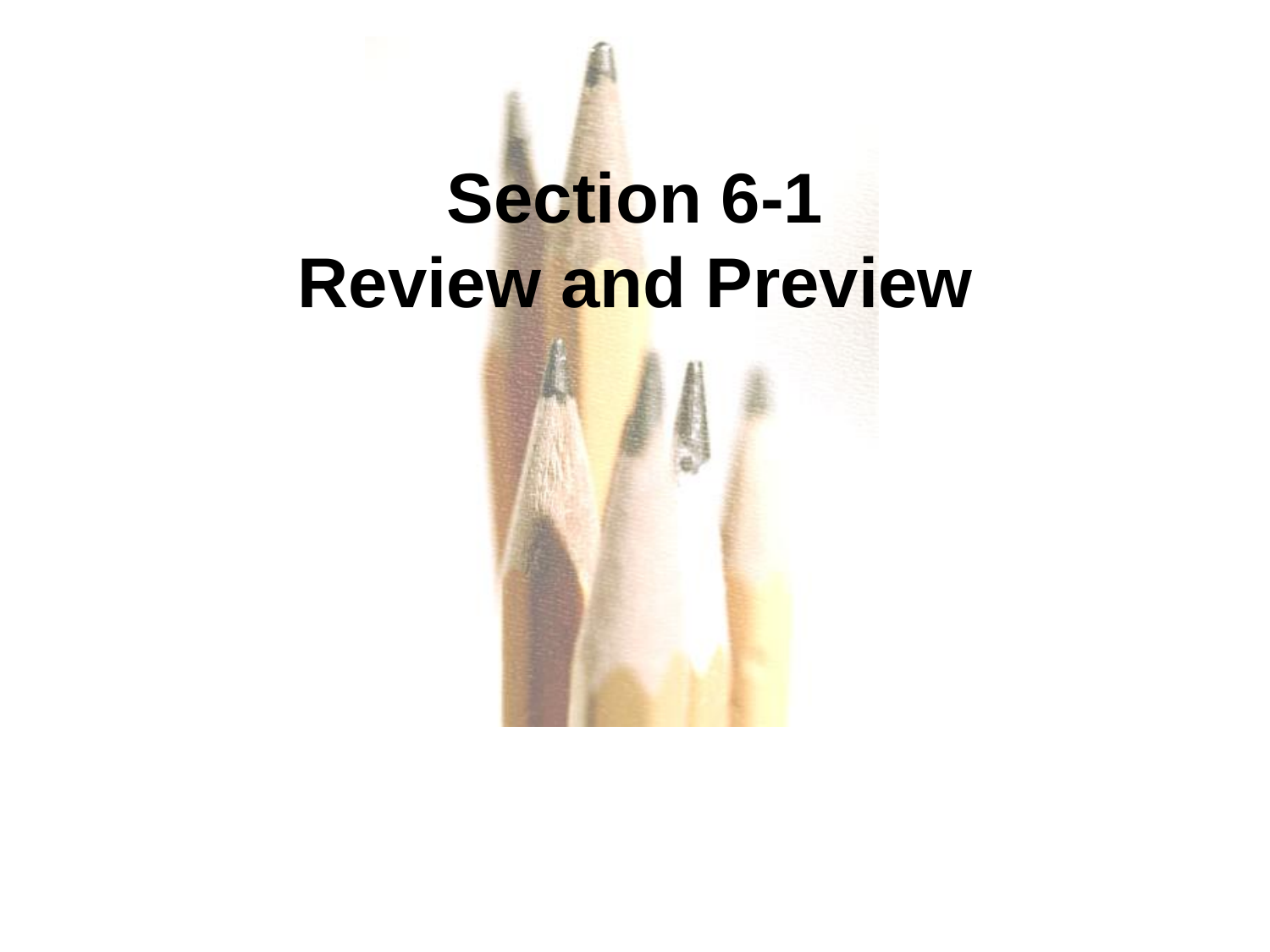## **Review**

- **Chapter 2: Distribution of data**
- **Chapter 3: Measures of data sets, including measures of center and variation**
- **Chapter 4: Principles of probability**
- **Chapter 5: Discrete probability distributions**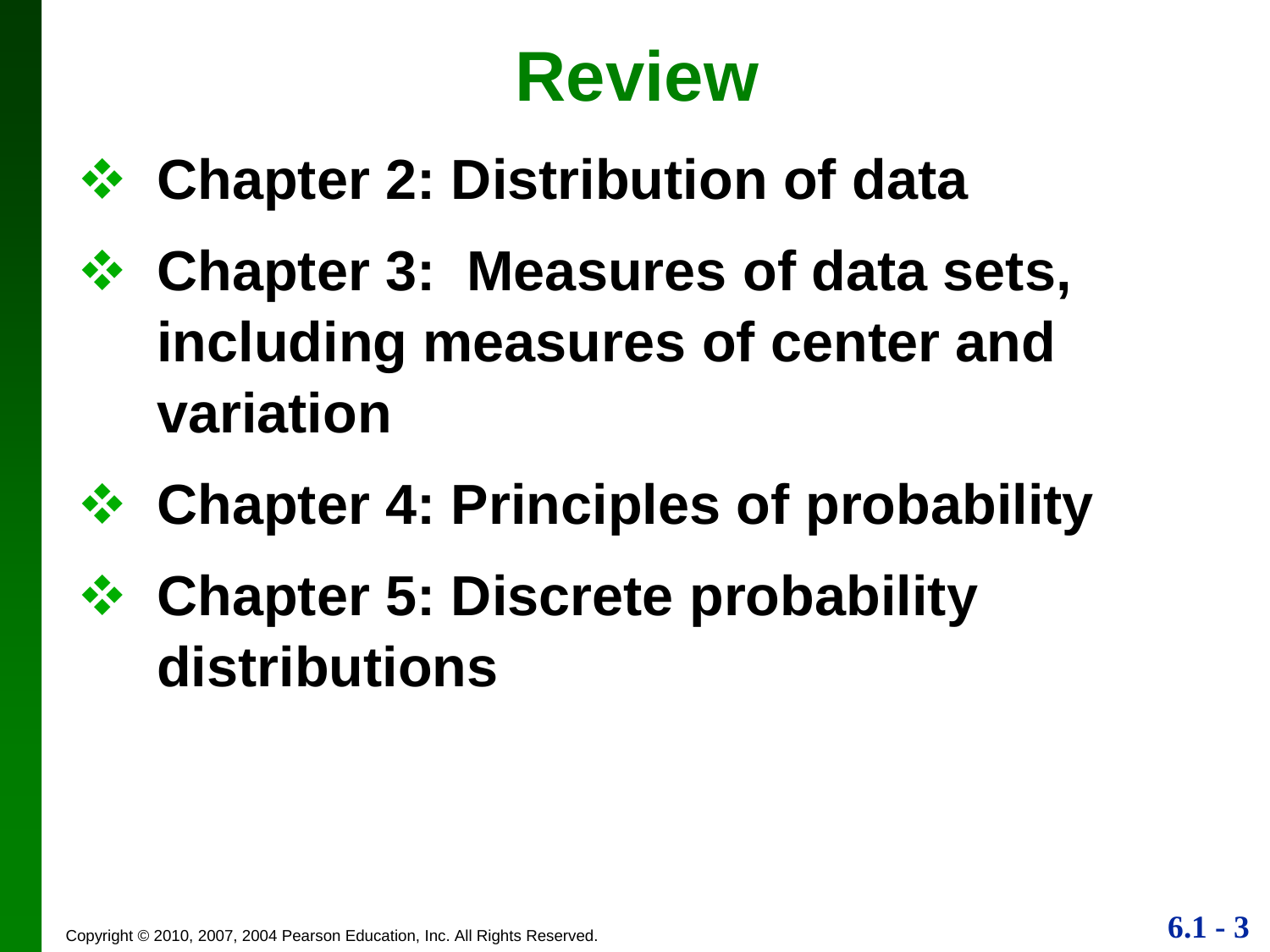## **Preview**

## **Chapter focus is on:**

**Continuous random variables**

## **☆ Normal distributions**





#### **Formula 6-1**

**Distribution determined by fixed values of mean and standard deviation**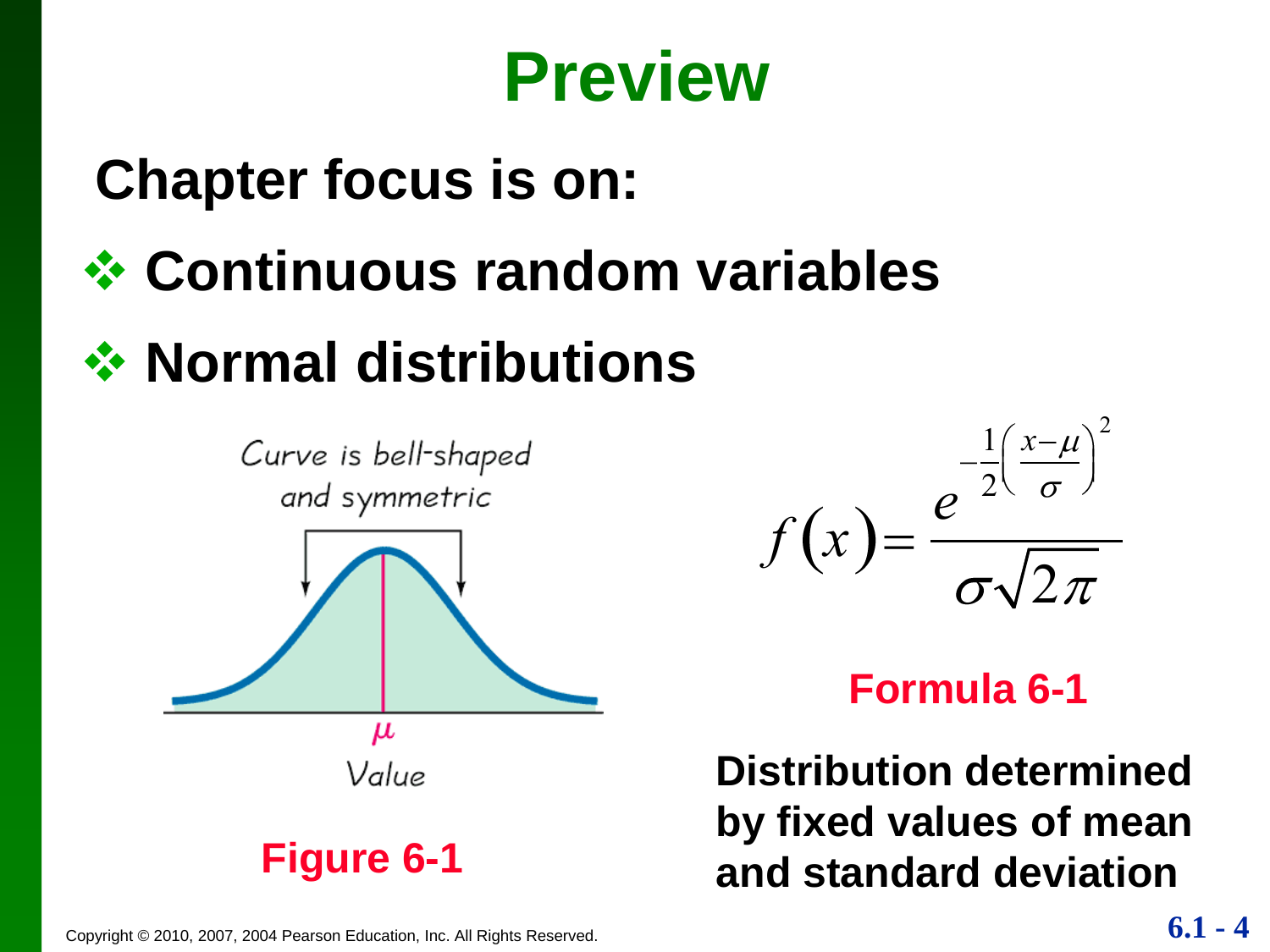## **Section 6-2 The Standard Normal Distribution**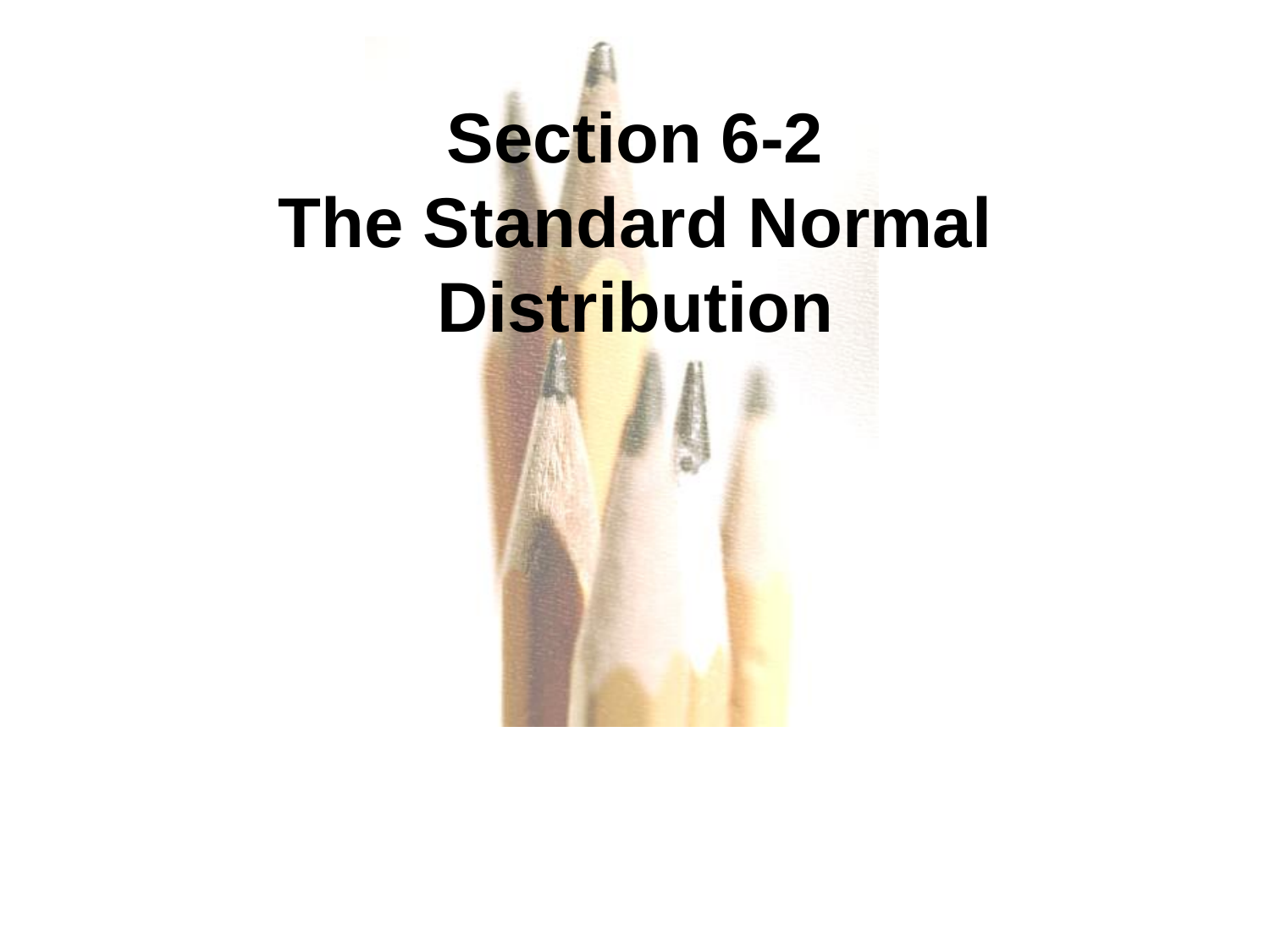## **Key Concept**

**This section presents the** *standard normal distribution* **which has three properties:**

- **1. It's graph is bell-shaped.**
- **2.** It's mean is equal to 0 ( $\mu$  = 0).
- **3. It's standard deviation is equal to 1 (** $\sigma$  **= 1).**

**Develop the skill to find areas (or probabilities or relative frequencies) corresponding to various regions under the graph of the standard normal distribution. Find** *z***-scores that correspond to area under the graph.**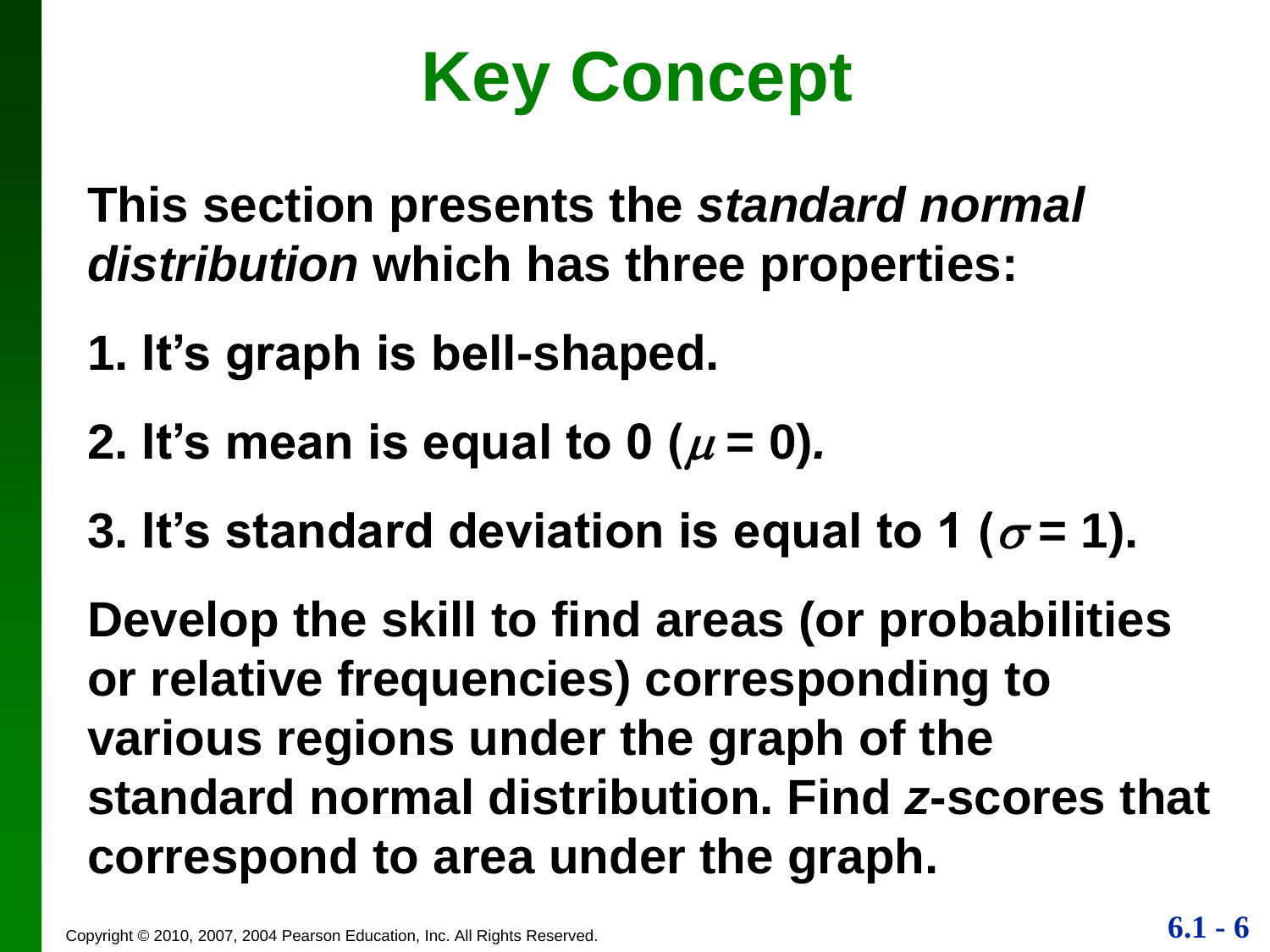## **Uniform Distribution**

**A continuous random variable has a uniform distribution if its values are spread evenly over the range of probabilities. The graph of a uniform distribution results in a rectangular shape.**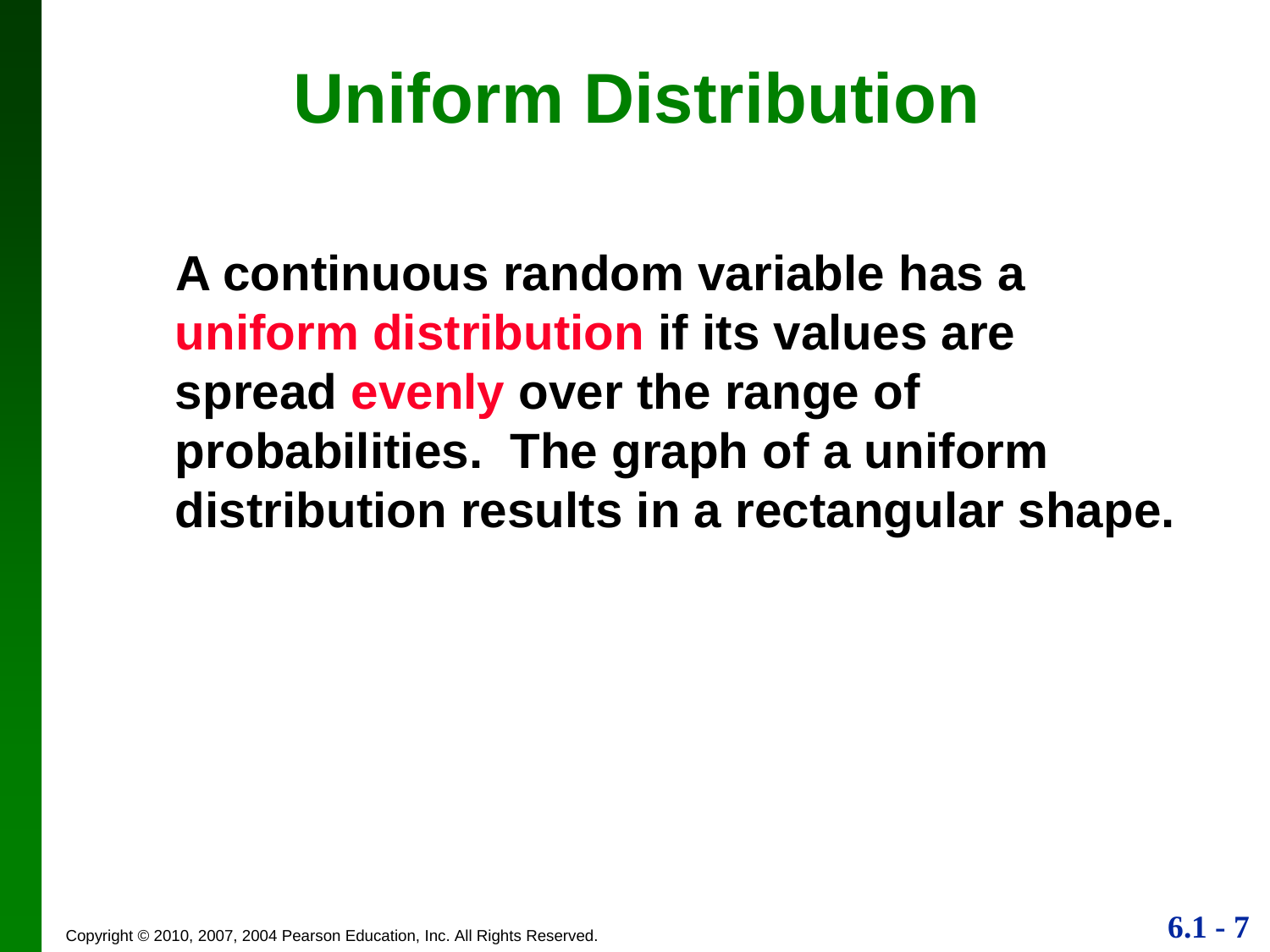## **Density Curve**

**A density curve is the graph of a continuous probability distribution. It must satisfy the following properties:**

- **1. The total area under the curve must equal 1.**
- **2. Every point on the curve must have a vertical height that is 0 or greater. (That is, the curve cannot fall below the** *x***-axis.)**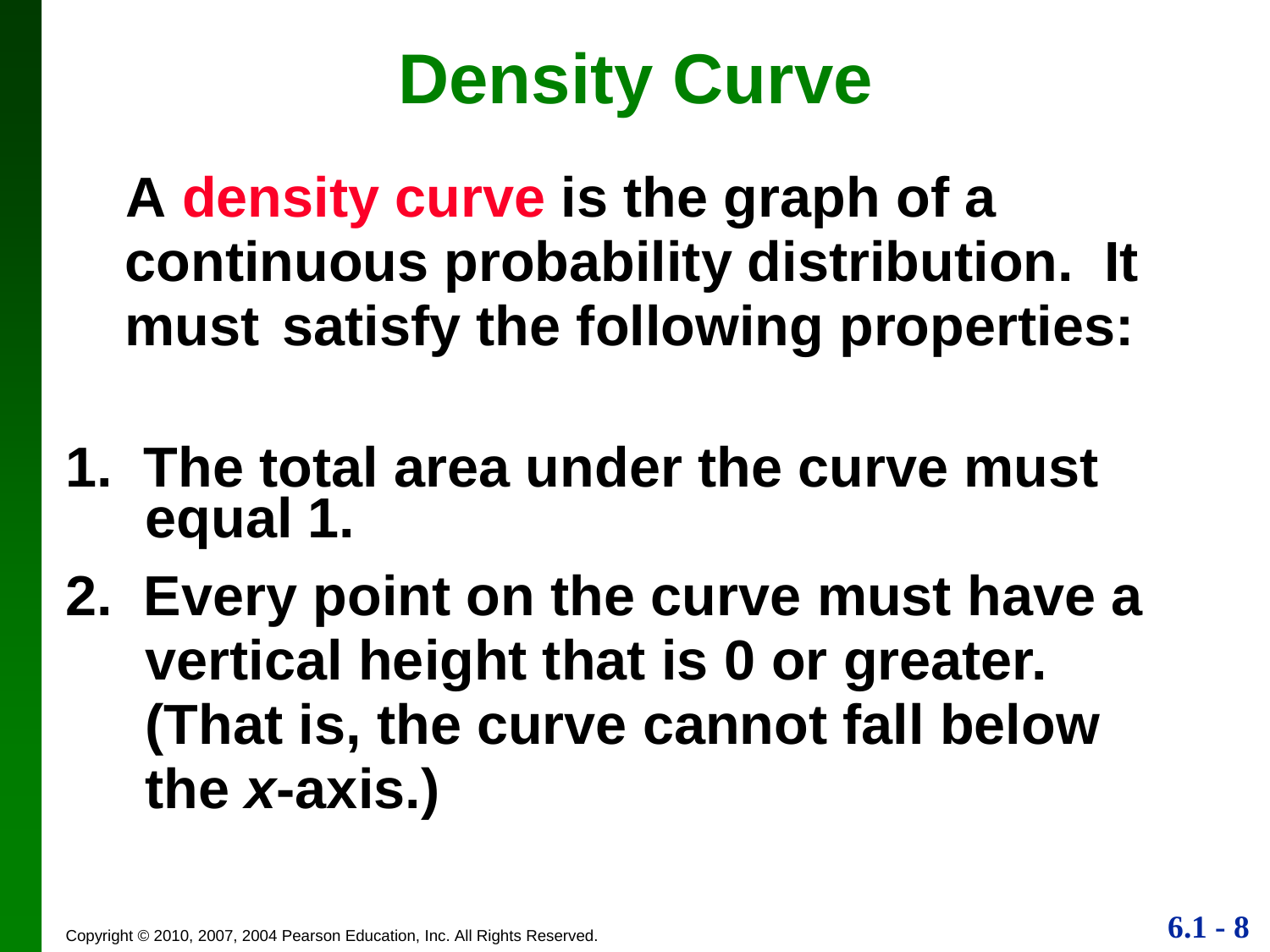## **Area and Probability**

## **Because the total area under the density curve is equal to 1, there is a correspondence between** *area* **and** *probability***.**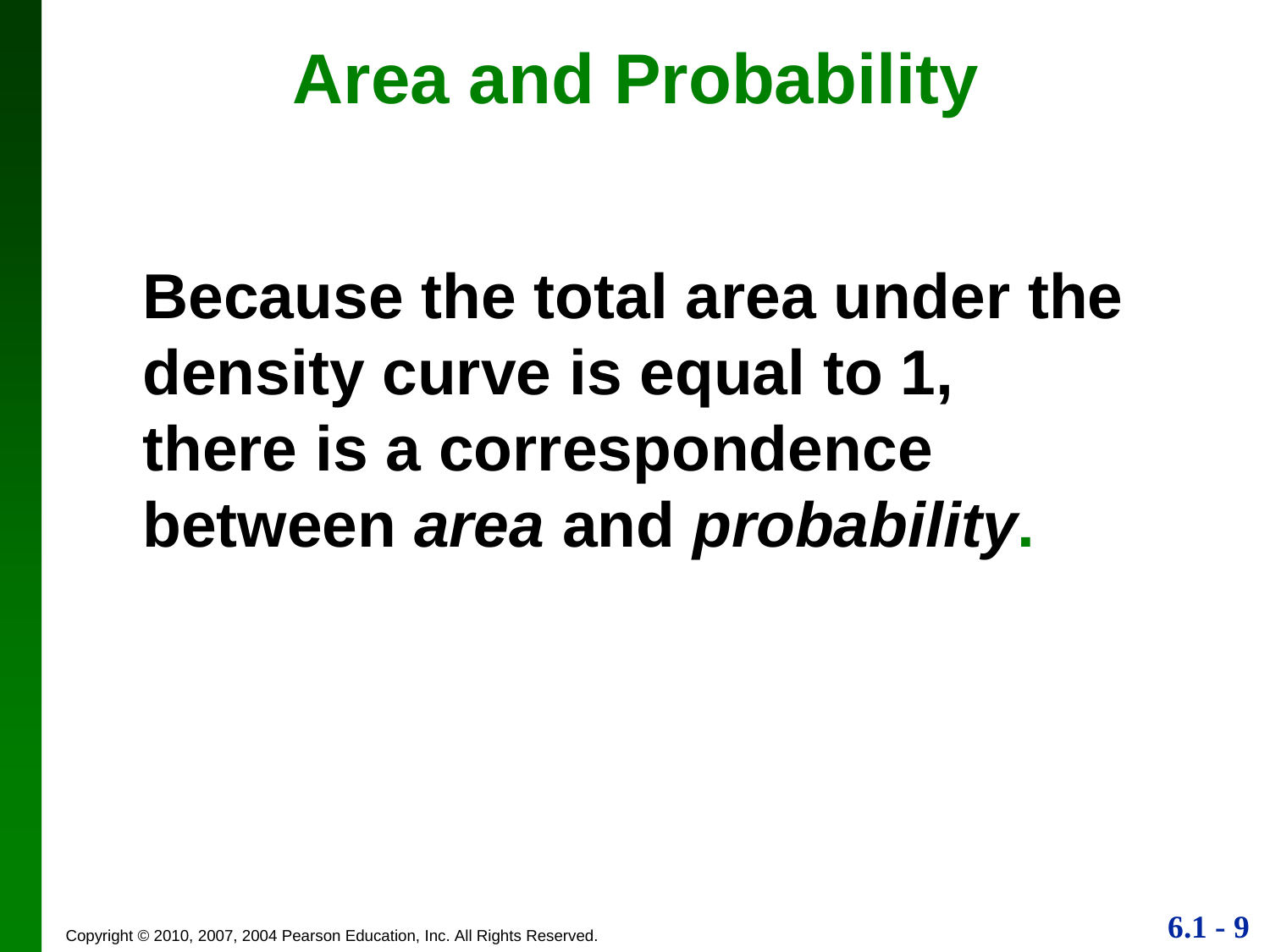## **Using Area to Find Probability**

**Given the uniform distribution illustrated, find the probability that a randomly selected voltage level is greater than 124.5 volts.**



Copyright © 2010, 2007, 2004 Pearson Education, Inc. All Rights Reserved. **6.1 - 10**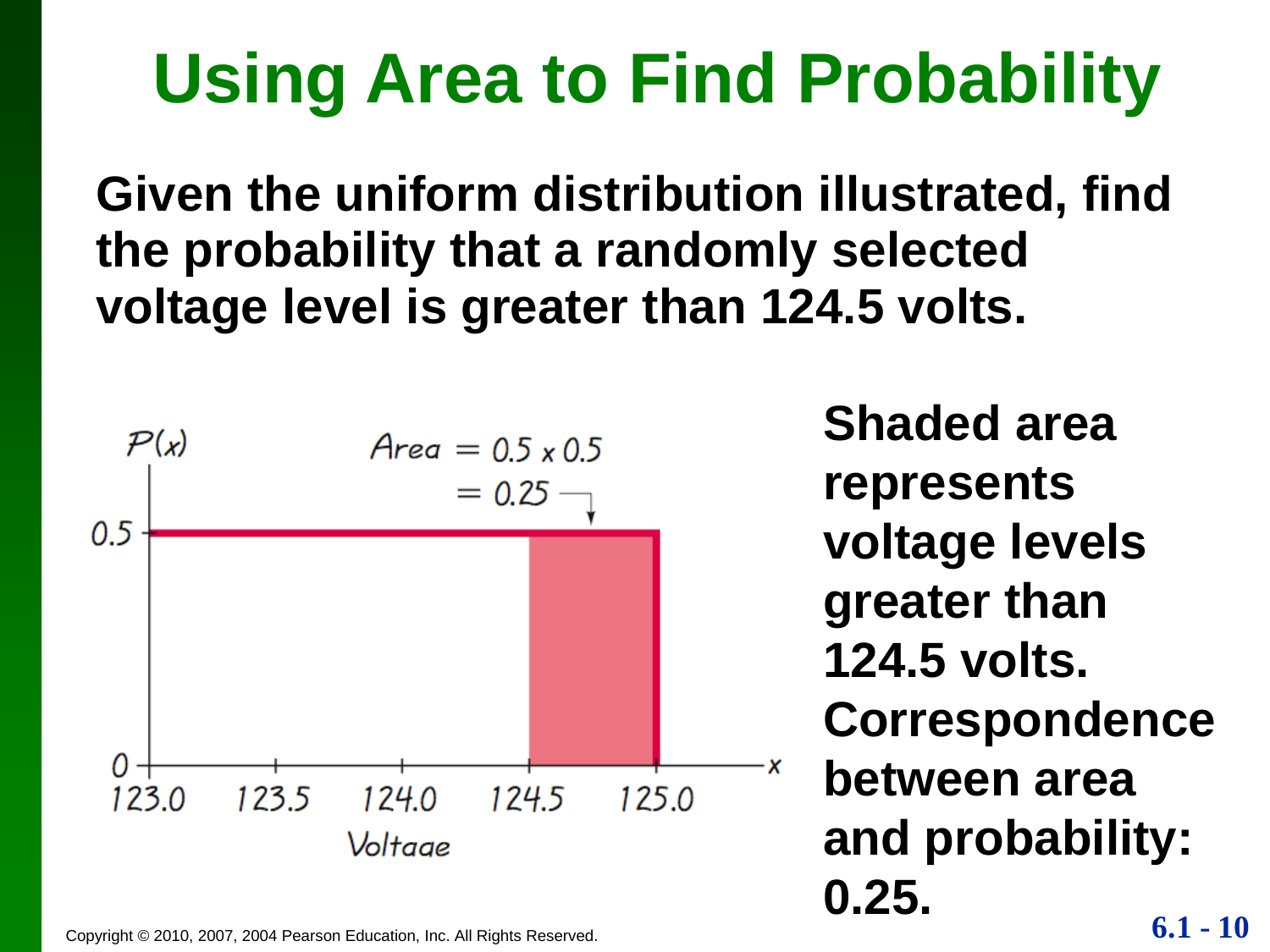## **Standard Normal Distribution**

**The standard normal distribution is a**  normal probability distribution with  $\mu = 0$ and  $\sigma$  = 1. The total area under its density **curve is equal to 1.**

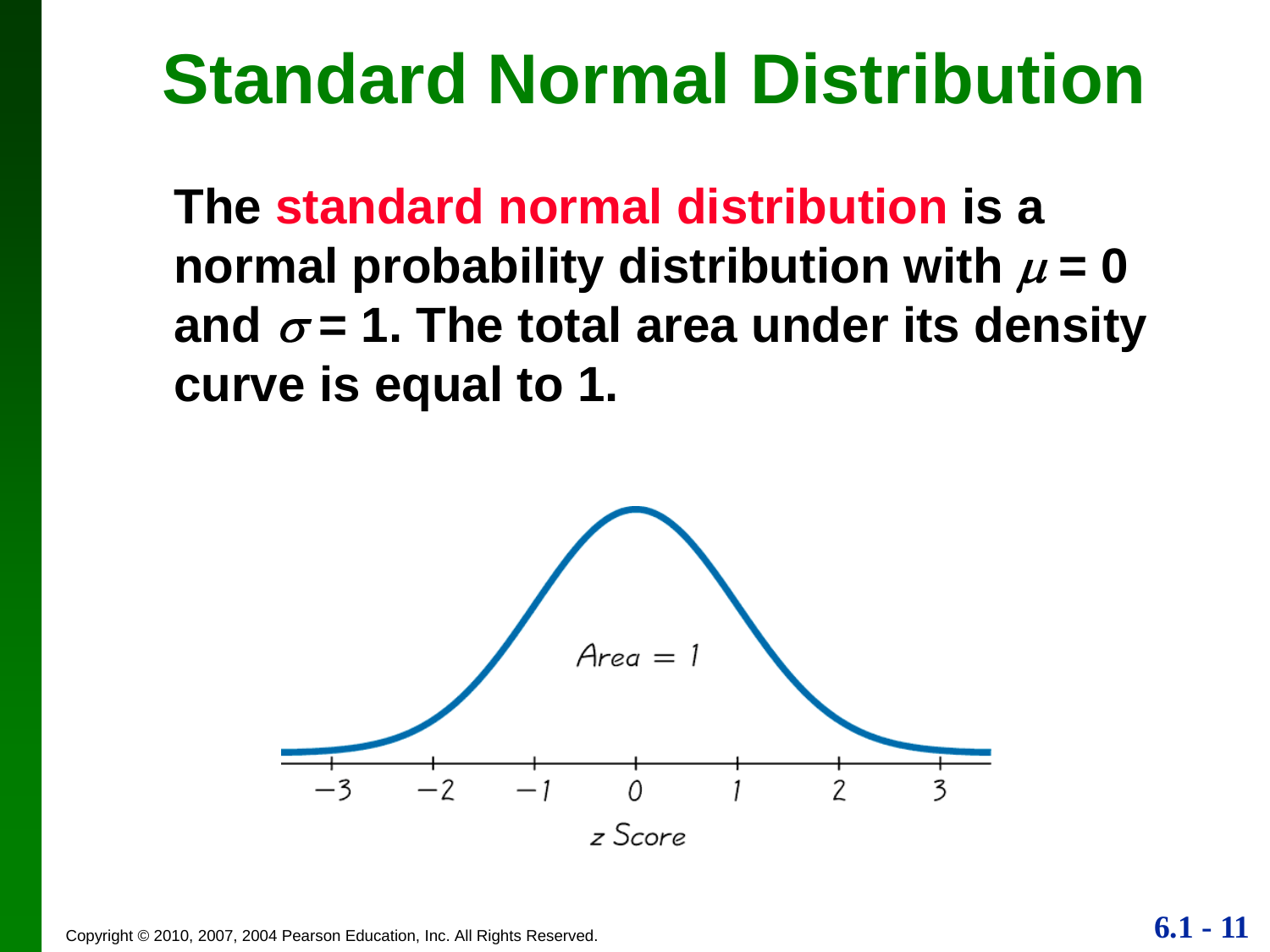## **Finding Probabilities When Given** *z***-scores**



## **Formulas and Tables insert card**

## **Find areas for many different regions**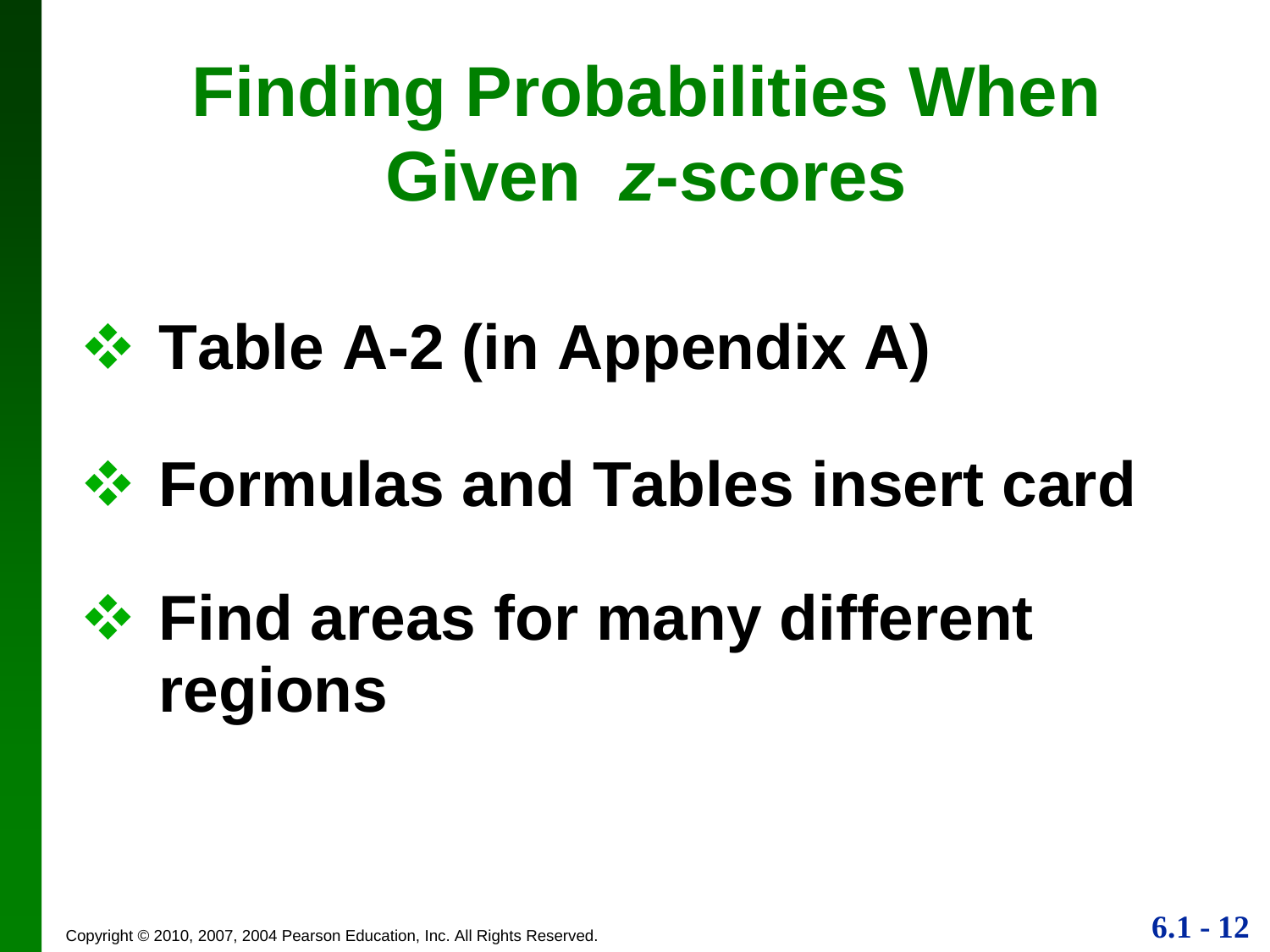## **Finding Probabilities – Other Methods**





#### **Excel**

 $\div$  **TI-83/84 Plus**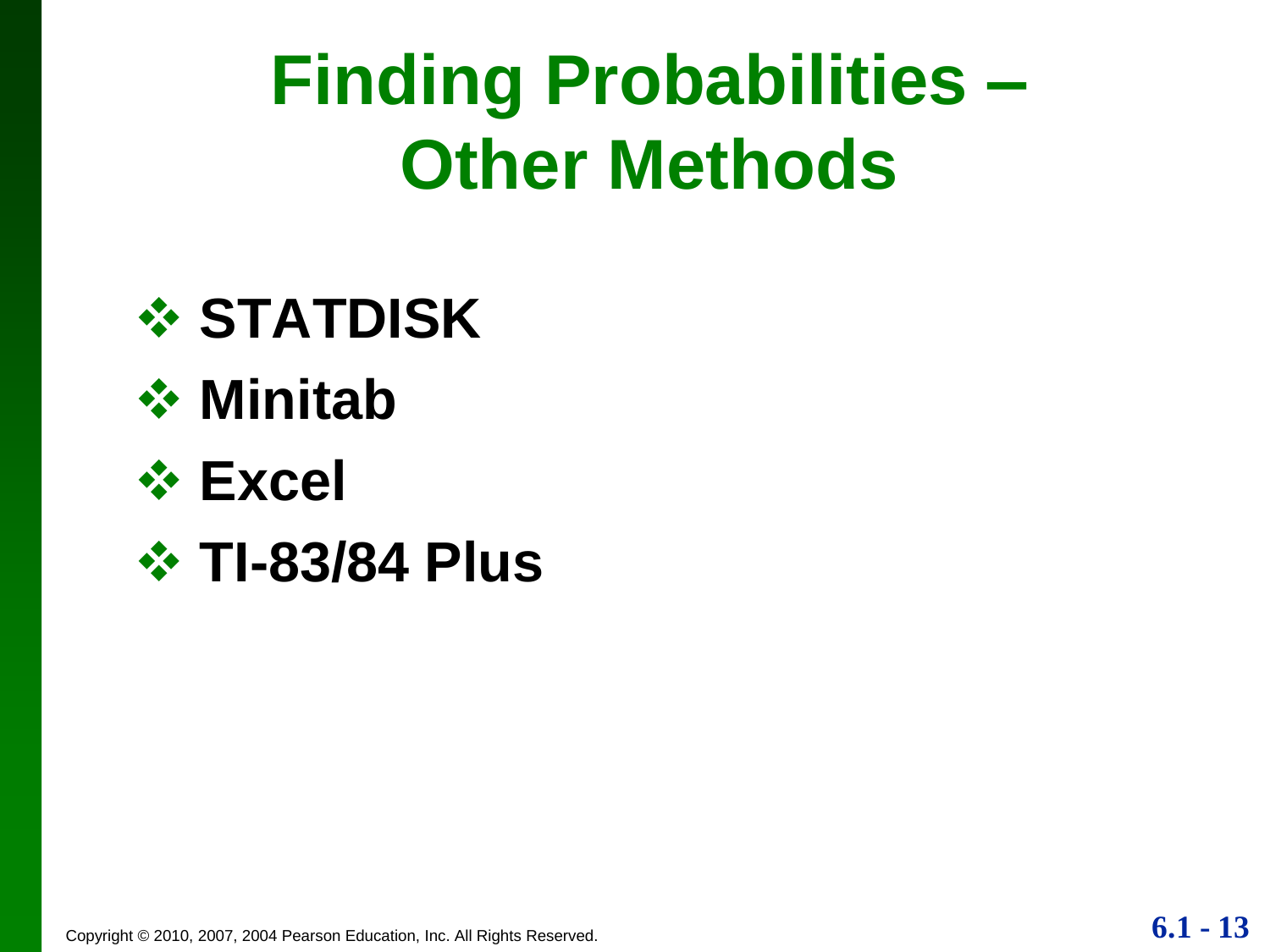## **Methods for Finding Normal Distribution Areas**

#### Table A-2, STATDISK, **Minitab, Excel**

Gives the cumulative area from the left up to a vertical line above a specific value  $of z.$ 



Table A-2 The procedure

for using Table A-2 is described in the text.

**STATDISK** Select Analysis, **Probability Distributions, Normal Distribution.** Enter the z value. then click on **Evaluate.** 

**MINITAB** Select Calc,

**Probability Distributions, Normal.** In the dialog box, select **Cumulative Probability, Input Constant.** 

**EXCEL** Select fx, Statisti-

cal, NORMDIST. In the dialog box,

enter the value and mean, the standard deviation, and "true."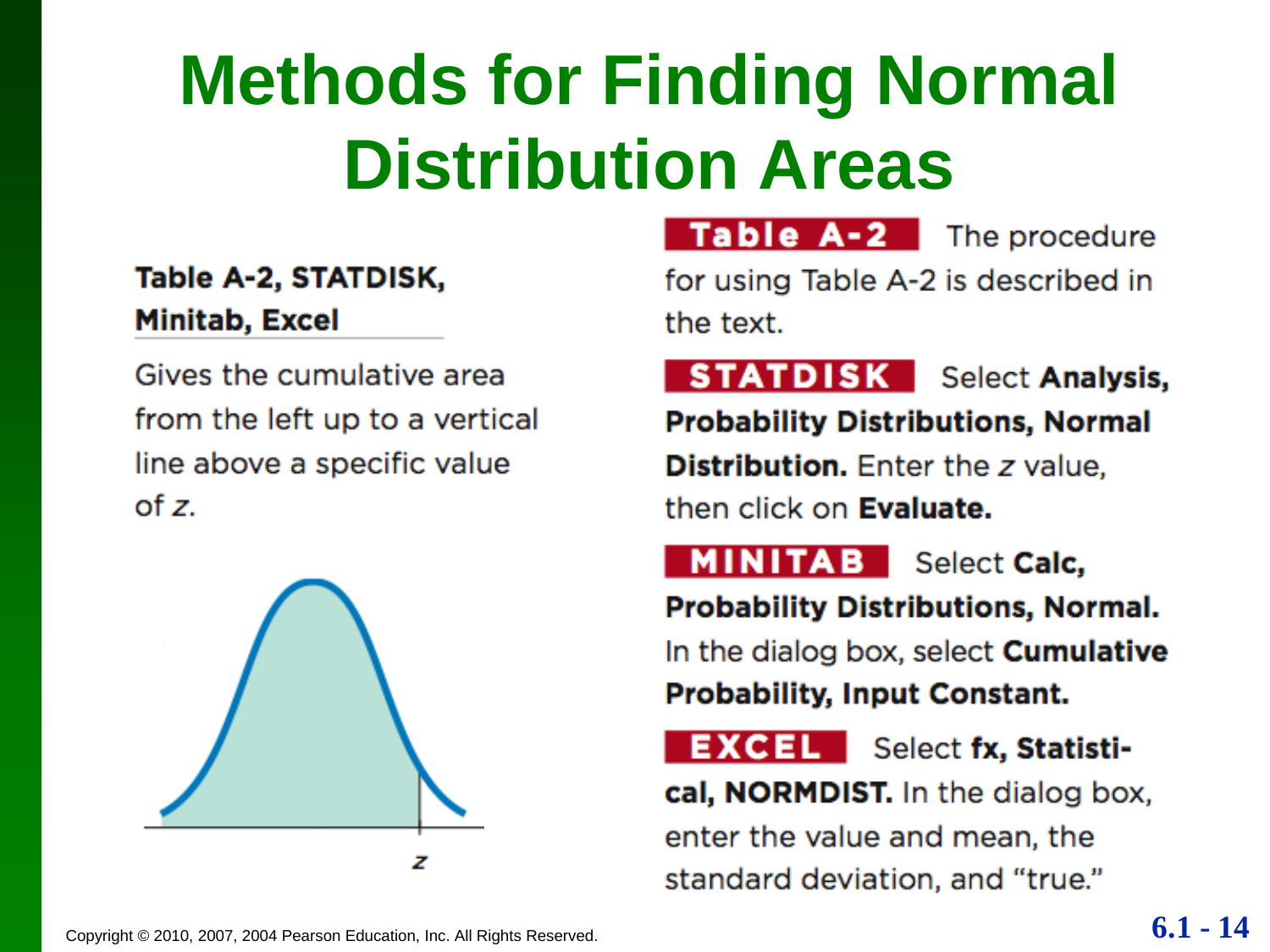## **Methods for Finding Normal Distribution Areas**

#### TI-83/84 Plus Calculator

Gives area bounded on the left and bounded on the right by vertical lines above any specific values.



[2: normal cdf ( ], then enter the two z scores separated by a comma, as in (left z score, right z score).

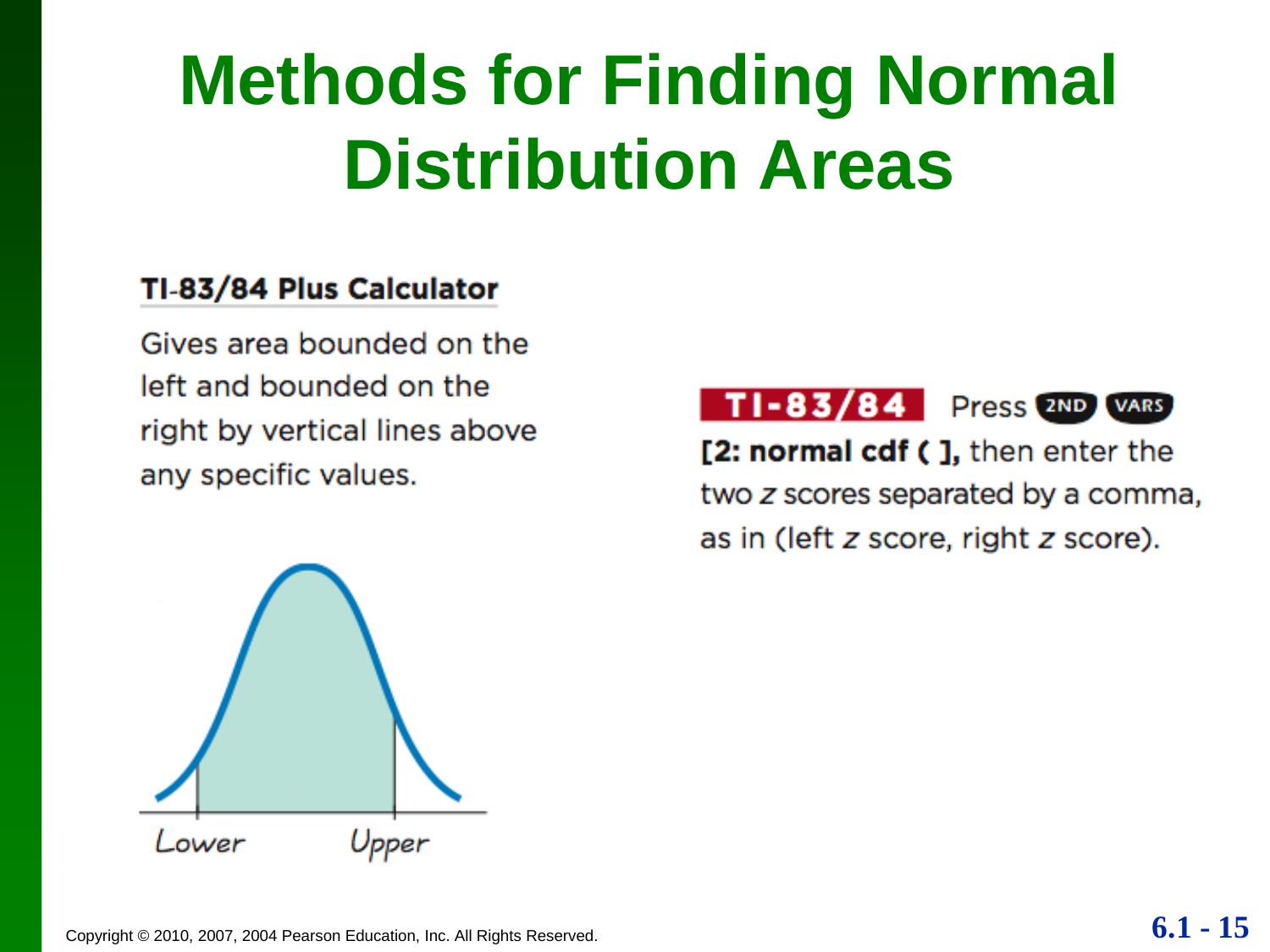## **Table A-2**

| TABLE A-2               |       | Standard Normal (z) Distribution: Cumulative Area from the LEFT |       |       |       |                 |       |       |                 |       |  |
|-------------------------|-------|-----------------------------------------------------------------|-------|-------|-------|-----------------|-------|-------|-----------------|-------|--|
| Z                       | .00.  | .01                                                             | .02   | .03   | .04   | .05             | .06   | .07   | .08             | .09   |  |
| $-3.50$<br>and<br>lower | .0001 |                                                                 |       |       |       |                 |       |       |                 |       |  |
| $-3.4$                  | .0003 | .0003                                                           | .0003 | .0003 | .0003 | .0003           | .0003 | .0003 | .0003           | .0002 |  |
| $-3.3$                  | .0005 | .0005                                                           | .0005 | .0004 | .0004 | .0004           | .0004 | .0004 | .0004           | .0003 |  |
| $-3.2$                  | .0007 | .0007                                                           | .0006 | .0006 | .0006 | .0006           | .0006 | .0005 | .0005           | .0005 |  |
| $-3.1$                  | .0010 | .0009                                                           | .0009 | .0009 | .0008 | .0008           | .0008 | .0008 | .0007           | .0007 |  |
| $-3.0$                  | .0013 | .0013                                                           | .0013 | .0012 | .0012 | .0011           | .0011 | .0011 | .0010           | .0010 |  |
| $-2.9$                  | .0019 | .0018                                                           | .0018 | .0017 | .0016 | .0016           | .0015 | .0015 | .0014           | .0014 |  |
| $-2.8$                  | .0026 | .0025                                                           | .0024 | .0023 | .0023 | .0022           | .0021 | .0021 | .0020           | .0019 |  |
| $-2.7$                  | .0035 | .0034                                                           | .0033 | .0032 | .0031 | .0030           | .0029 | .0028 | .0027           | .0026 |  |
| $-2.6$                  | .0047 | .0045                                                           | .0044 | .0043 | .0041 | .0040           | .0039 | .0038 | .0037           | .0036 |  |
| $-2.5$                  | .0062 | .0060                                                           | .0059 | .0057 | .0055 | .0054           | .0052 | .0051 | .0049<br>$\ast$ | .0048 |  |
| $-2.4$                  | .0082 | .0080                                                           | .0078 | .0075 | .0073 | .0071           | .0069 | .0068 | .0066           | .0064 |  |
| $-2.3$                  | .0107 | .0104                                                           | .0102 | .0099 | .0096 | .0094           | .0091 | .0089 | .0087           | .0084 |  |
| $-2.2$                  | .0139 | .0136                                                           | .0132 | .0129 | .0125 | .0122           | .0119 | .0116 | .0113           | .0110 |  |
| $-2.1$                  | .0179 | .0174                                                           | .0170 | .0166 | .0162 | .0158           | .0154 | .0150 | .0146           | .0143 |  |
| $-2.0$                  | .0228 | .0222                                                           | .0217 | .0212 | .0207 | .0202           | .0197 | .0192 | .0188           | .0183 |  |
| $-1.9$                  | .0287 | .0281                                                           | .0274 | .0268 | .0262 | .0256           | .0250 | .0244 | .0239           | .0233 |  |
| $-1.8$                  | .0359 | .0351                                                           | .0344 | .0336 | .0329 | .0322           | .0314 | .0307 | .0301           | .0294 |  |
| $-1.7$                  | .0446 | .0436                                                           | .0427 | .0418 | .0409 | .0401           | .0392 | .0384 | .0375           | .0367 |  |
| $-1.6$                  | .0548 | .0537                                                           | .0526 | .0516 | .0505 | .0495<br>$\ast$ | .0485 | .0475 | .0465           | .0455 |  |
| $-1.5$                  | .0668 | .0655                                                           | .0643 | .0630 | .0618 | .0606           | .0594 | .0582 | .0571           | .0559 |  |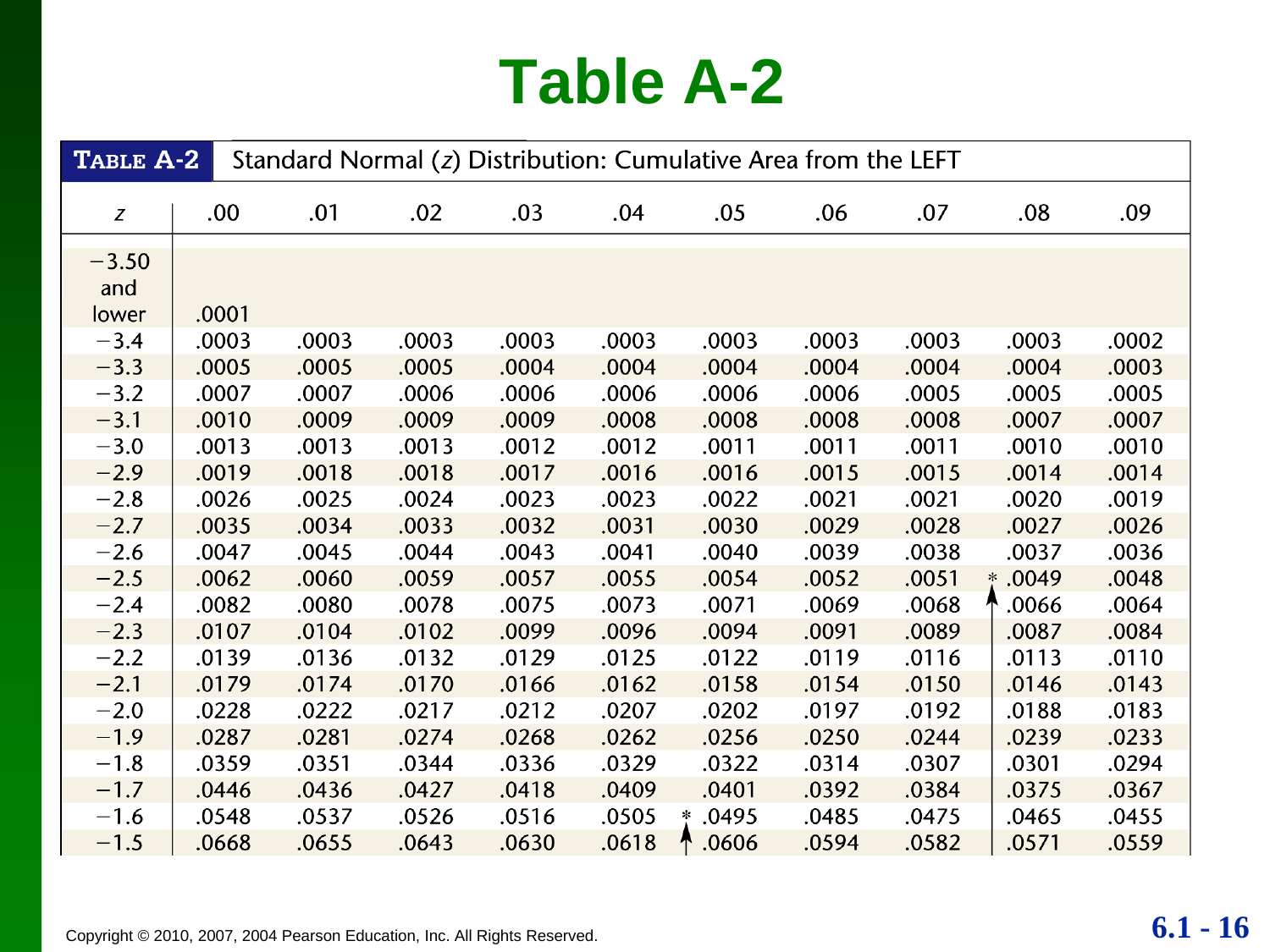## **Using Table A-2**

- **1. It is designed only for the** *standard* **normal distribution, which has a mean of 0 and a standard deviation of 1.**
- **2. It is on two pages, with one page for** *negative z***-scores and the other page for** *positive z***-scores.**
- **3. Each value in the body of the table is a**  *cumulative area from the left* **up to a vertical boundary above a specific** *z***-score.**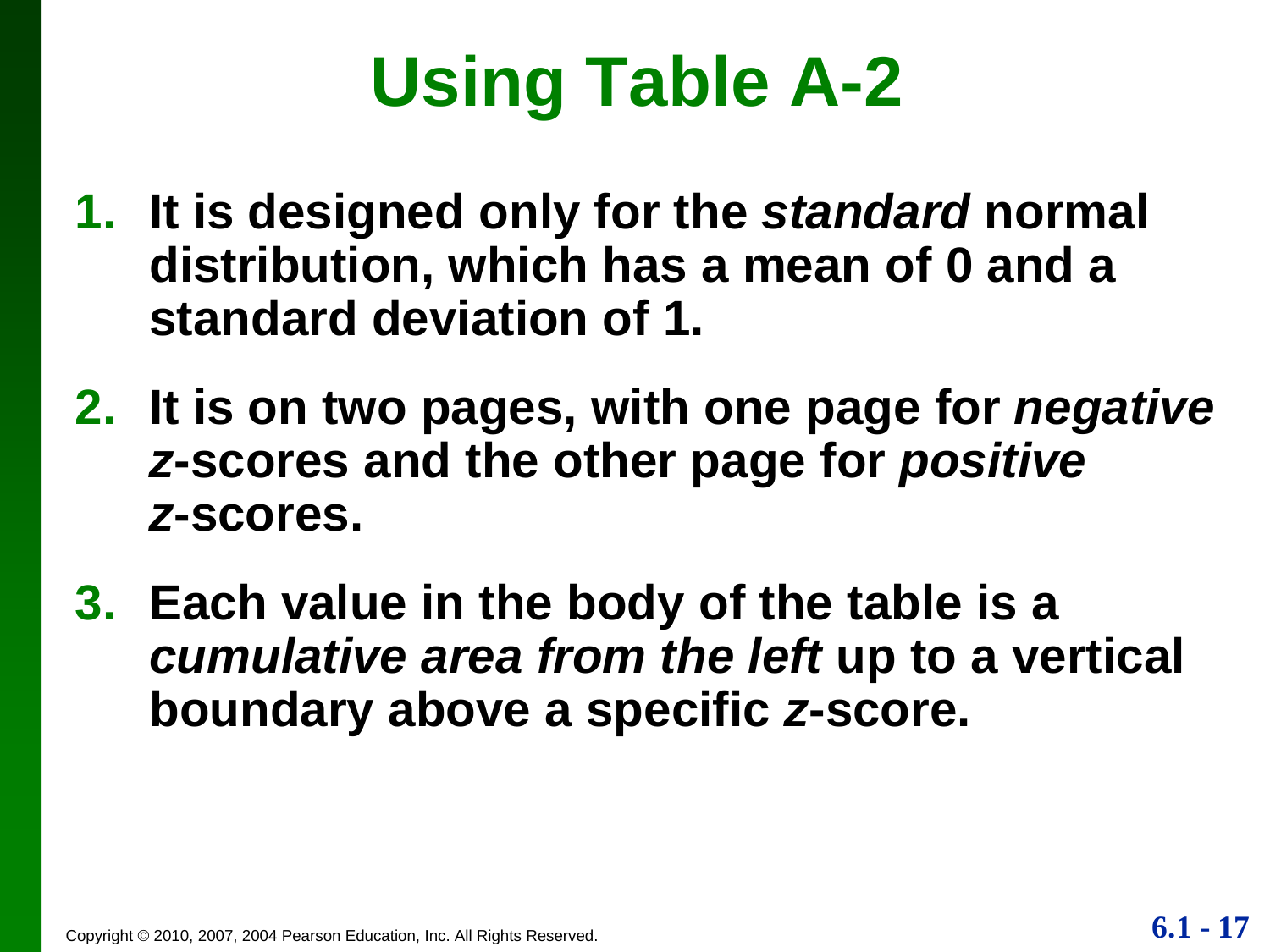## **Using Table A-2**

**4. When working with a graph, avoid confusion between** *z***-scores and areas.**

#### *z* **Score**

**Distance along horizontal scale of the standard normal distribution; refer to the leftmost column and top row of Table A-2.**

#### **Area**

**Region under the curve; refer to the values in the body of Table A-2.**

### **5. The part of the z-score denoting hundredths is found across the top.**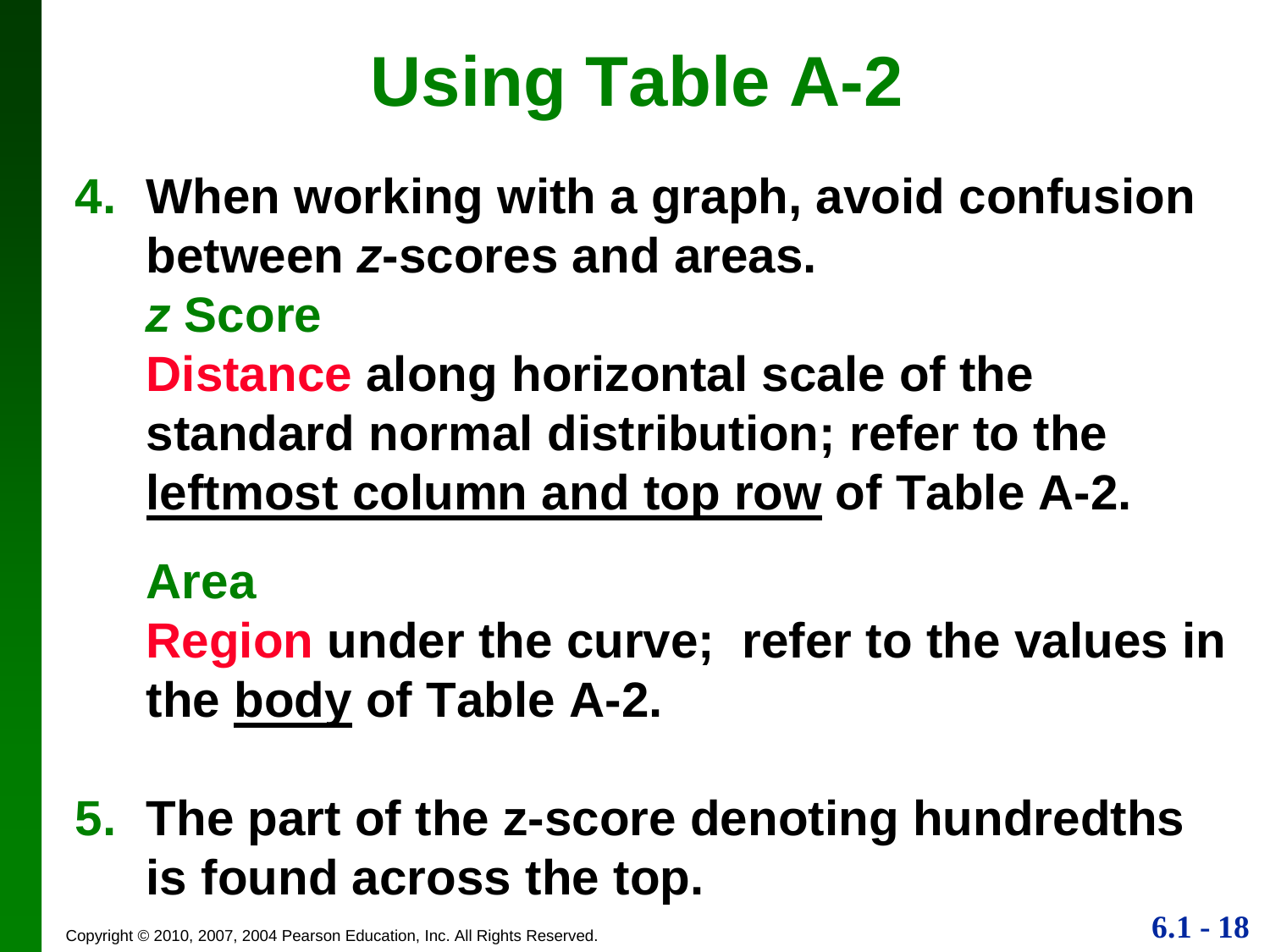#### **The Precision Scientific Instrument Company manufactures thermometers that are supposed to give readings of 0ºC at the freezing point of water. Tests on a large sample of these instruments reveal that at the freezing point of water, some thermometers give readings below 0º (denoted by negative numbers) and some give readings above 0º (denoted by positive numbers). Assume that the mean reading is 0ºC and the standard deviation of the readings is 1.00ºC. Also assume that the readings are normally distributed. If one thermometer is randomly selected, find the probability that, at the freezing point of water, the reading is less than 1.27º. Example - Thermometers**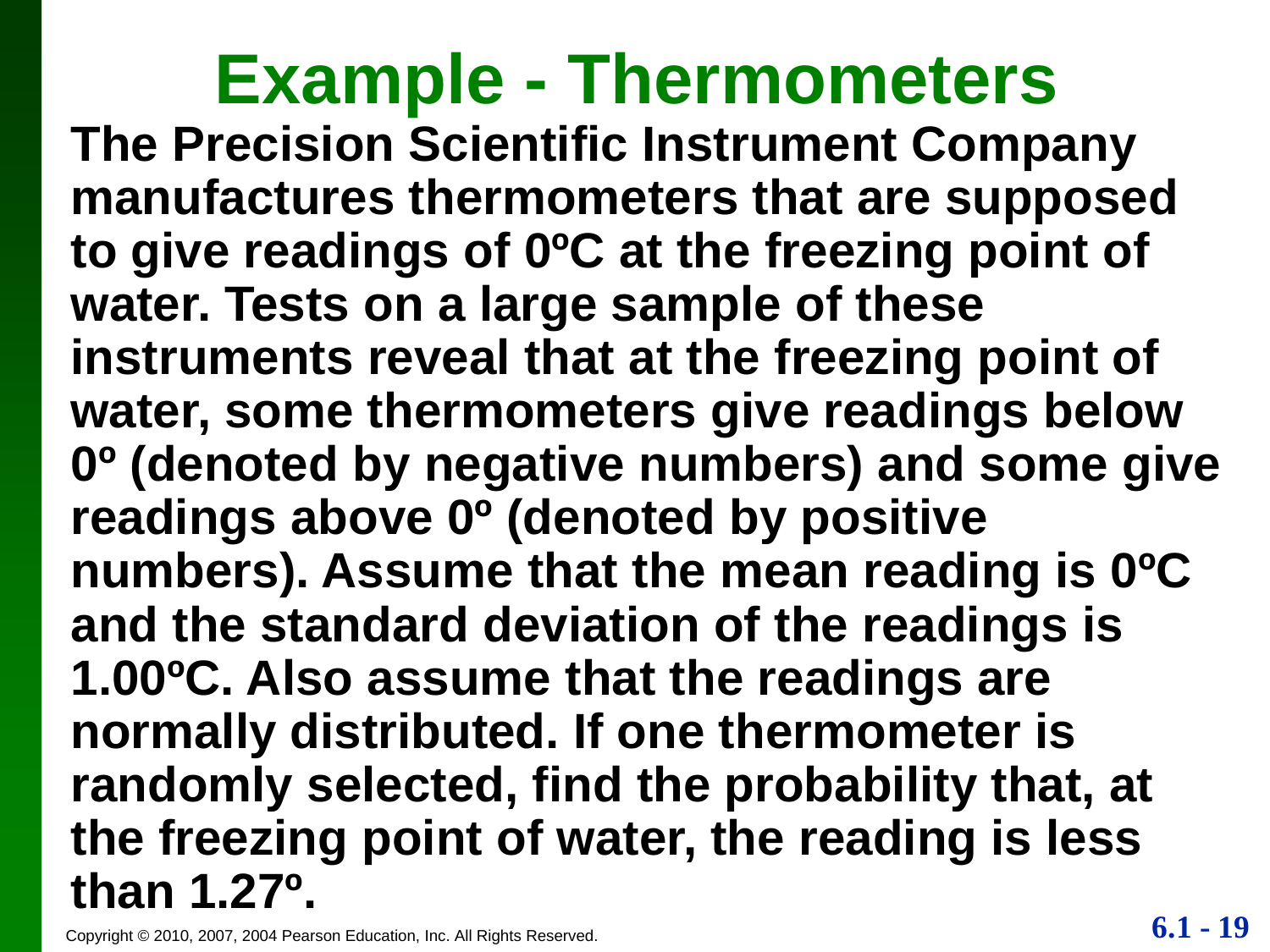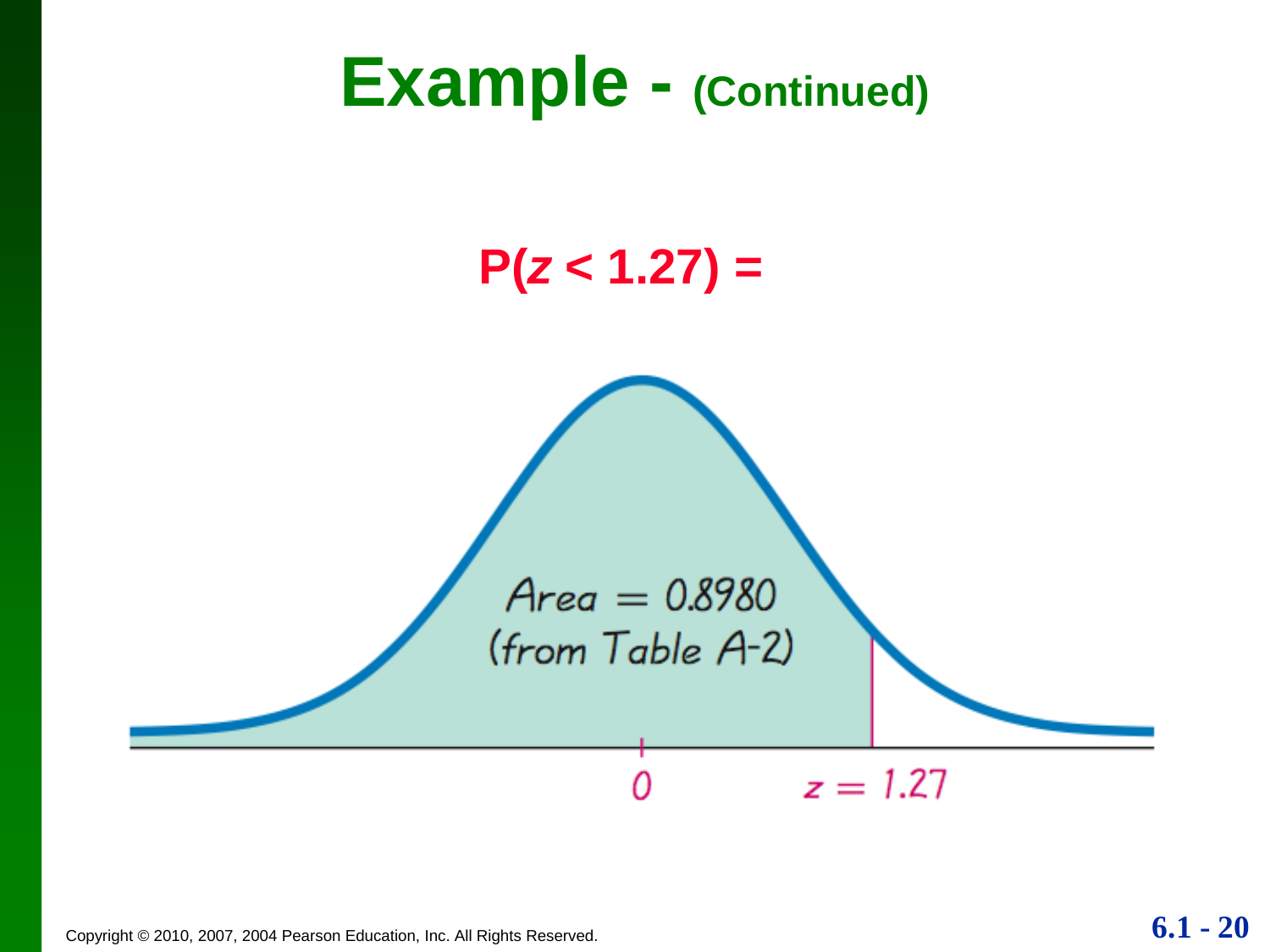## **Look at Table A-2**

| <b>TABLE A-2</b><br>(continued) Cumulative Area from the LEFT |       |       |       |       |       |       |       |       |  |
|---------------------------------------------------------------|-------|-------|-------|-------|-------|-------|-------|-------|--|
| Z                                                             | .00   | .01   | .02   | .03   | .04   | .05   | .06   | .07   |  |
| 0.0                                                           | .5000 | .5040 | .5080 | .5120 | .5160 | .5199 | .5239 | .5279 |  |
| 0.1                                                           | .5398 | .5438 | .5478 | .5517 | .5557 | .5596 | .5636 | .5675 |  |
| 0.2                                                           | .5793 | .5832 | .5871 | .5910 | .5948 | .5987 | .6026 | .6064 |  |
|                                                               |       |       |       |       |       |       |       |       |  |
|                                                               |       |       |       |       |       |       |       |       |  |
| 1.0                                                           | .8413 | .8438 | .8461 | .8485 | .8508 | .8531 | .8554 | .8577 |  |
| 1.1                                                           | .8643 | .8665 | .8686 | .8708 | .8729 | .8749 | .8770 | .8790 |  |
| 1.2                                                           | .8849 | .8869 | .8888 | .8907 | .8925 | .8944 | .8962 | .8980 |  |
| 1.3                                                           | .9032 | .9049 | .9066 | .9082 | .9099 | .9115 | .9131 | .9147 |  |
| 1.4                                                           | .9192 | .9207 | .9222 | .9236 | .9251 | .9265 | .9279 | .9292 |  |
|                                                               |       |       |       |       |       |       |       |       |  |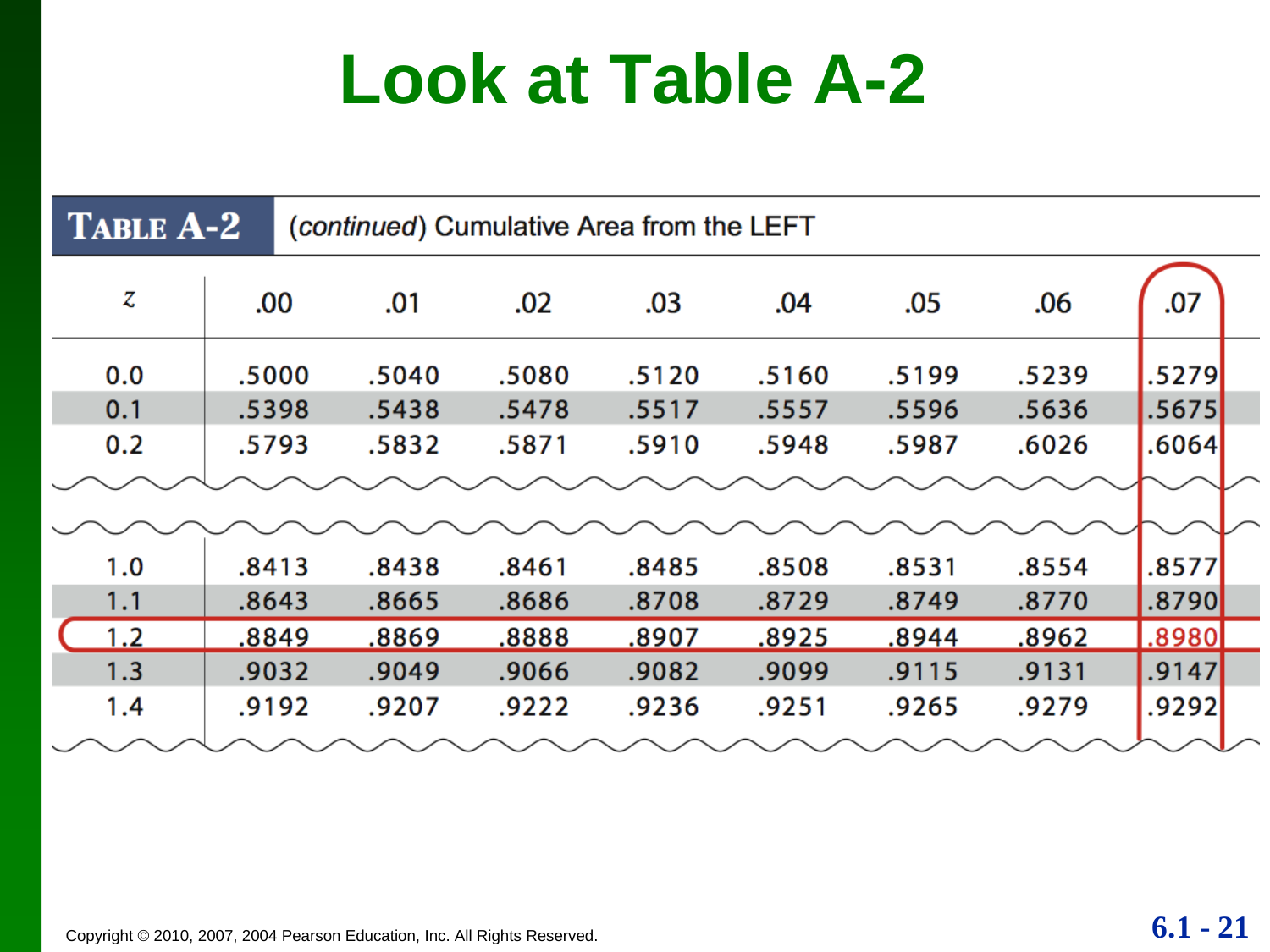## **Example - cont**

#### **P (***z* **< 1.27) = 0.8980**

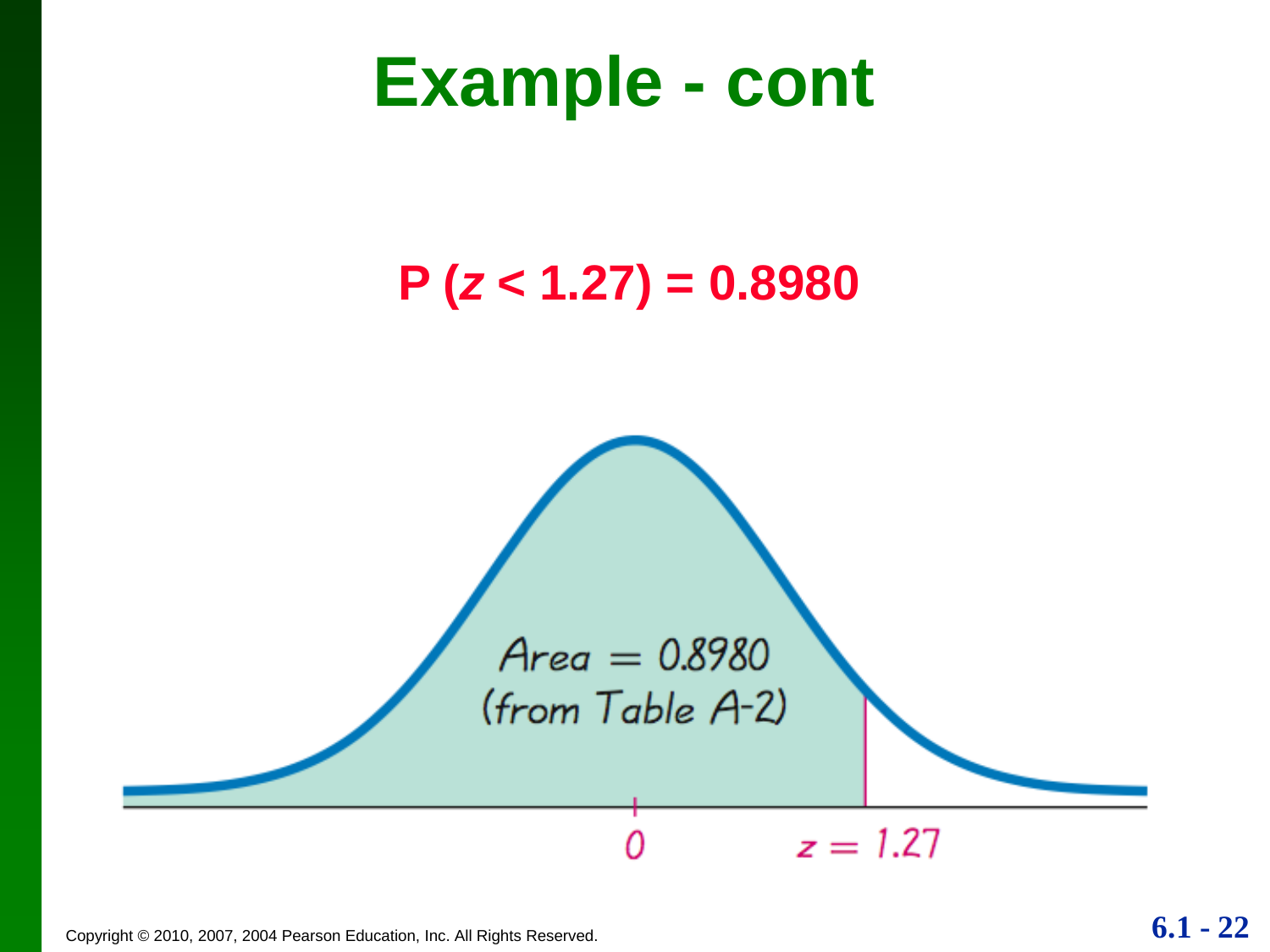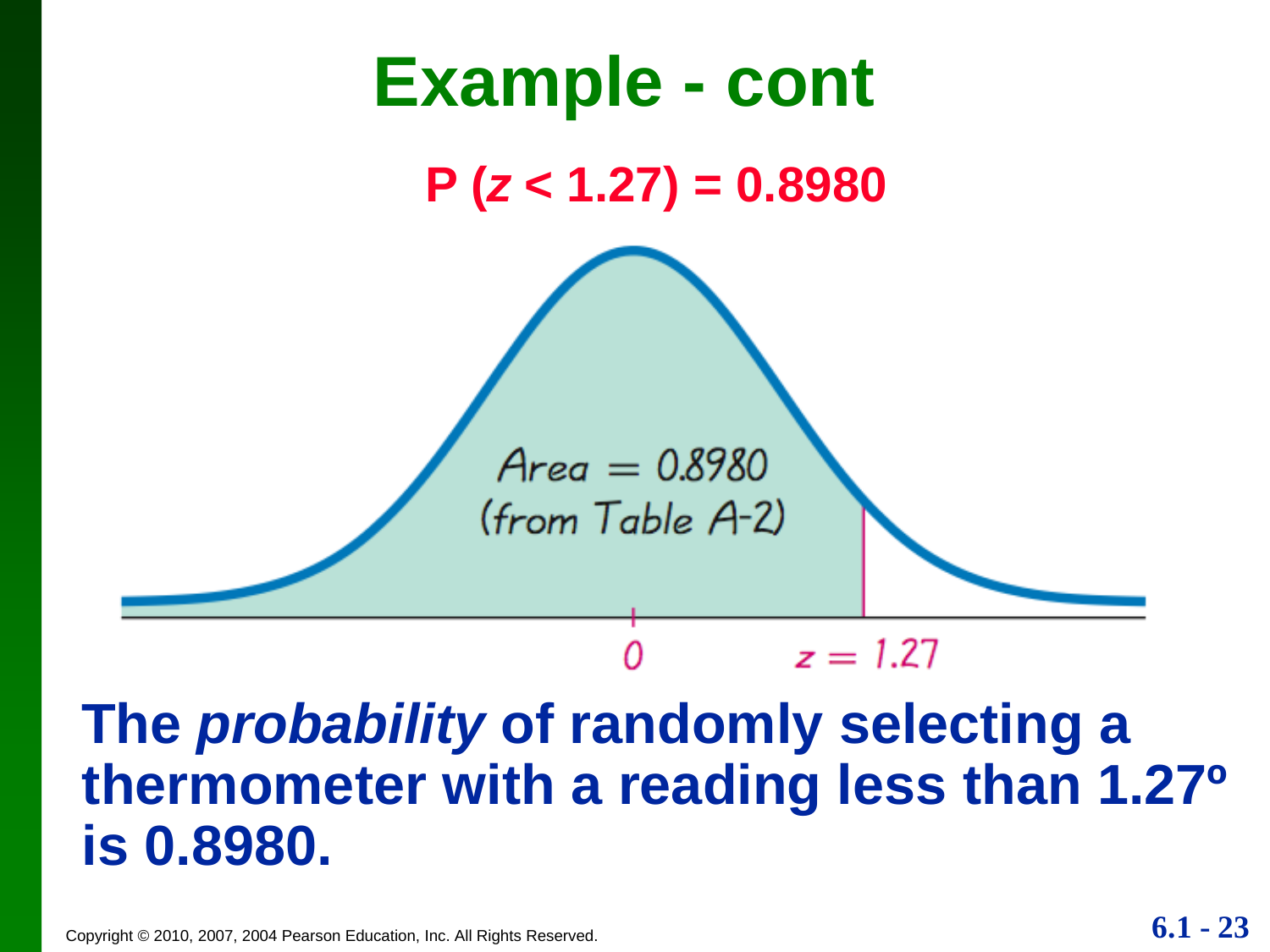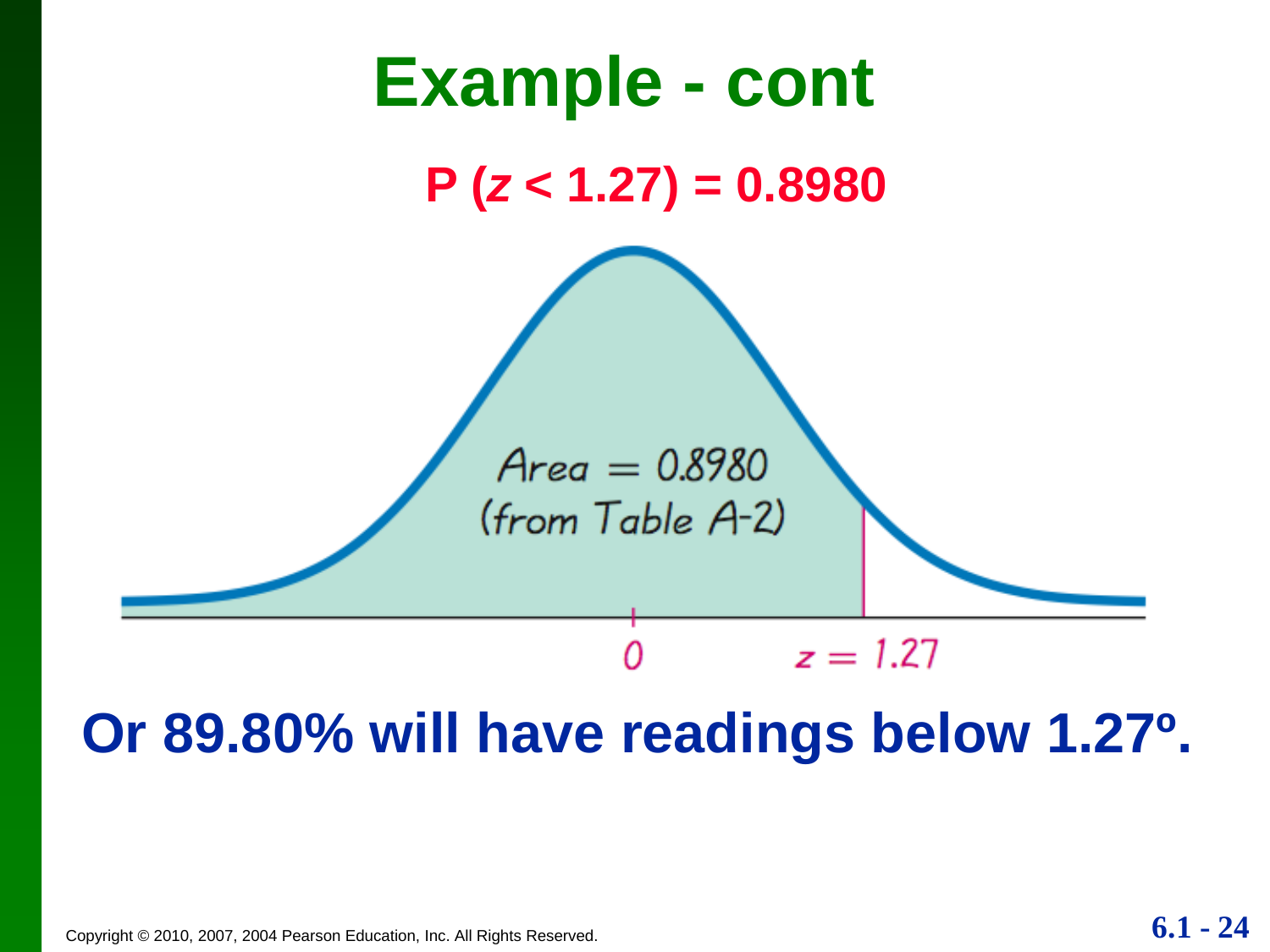## **Example - Thermometers Again**

**If thermometers have an average (mean) reading of 0 degrees and a standard deviation of 1 degree for freezing water, and if one thermometer is randomly selected, find the probability that it reads (at the freezing point of water) above –1.23 degrees.** 

**P (***z* **> –1.23) = 0.8907**



#### **Probability of randomly selecting a thermometer with a reading above –1.23º is 0.8907.**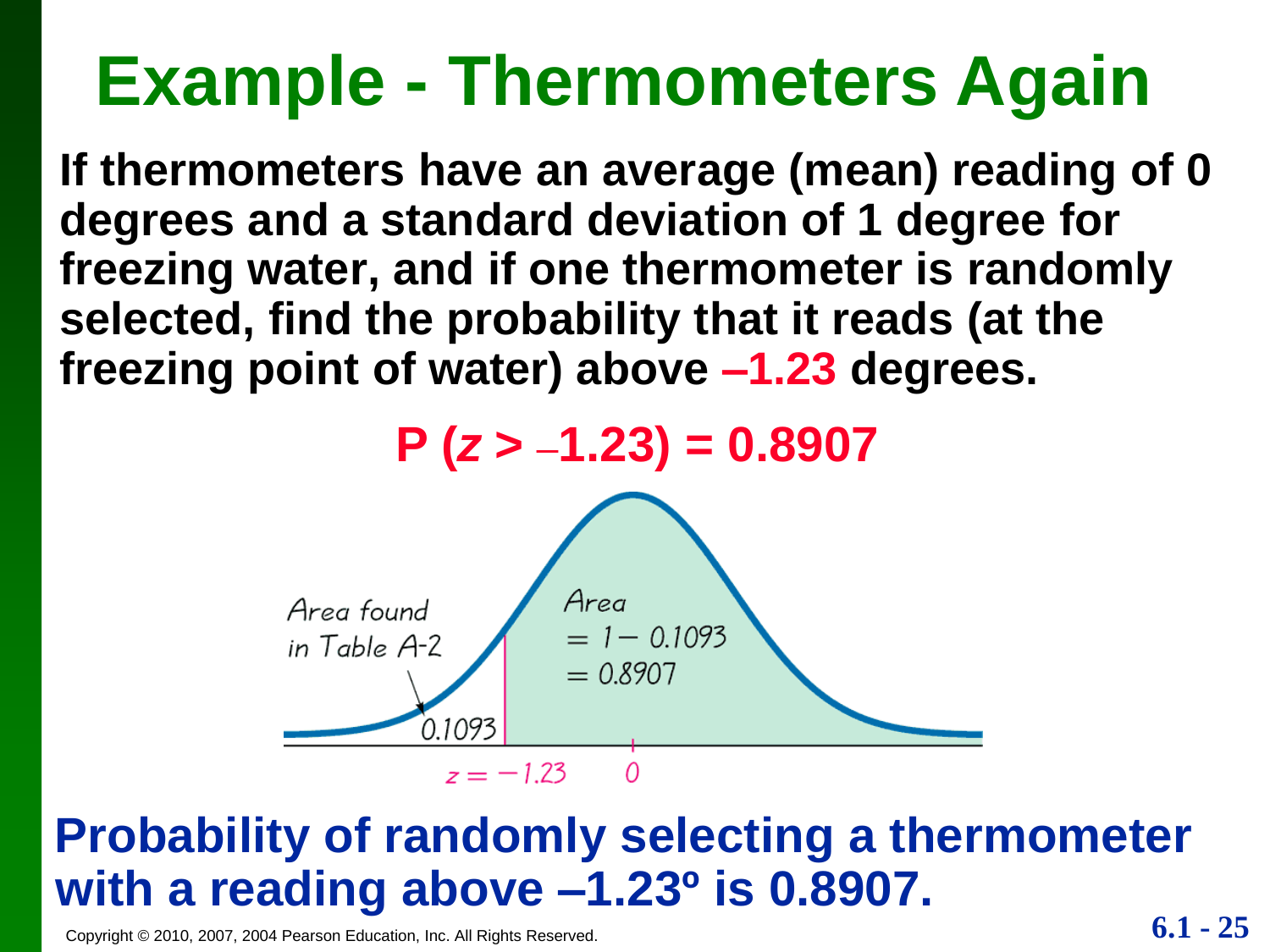## **Example - cont**



#### **89.07% of the thermometers have readings above –1.23 degrees.**

 $\Omega$ 

Copyright © 2010, 2007, 2004 Pearson Education, Inc. All Rights Reserved. **6.1 -**  $26$ 

 $0.1093$ 

 $z = -1.23$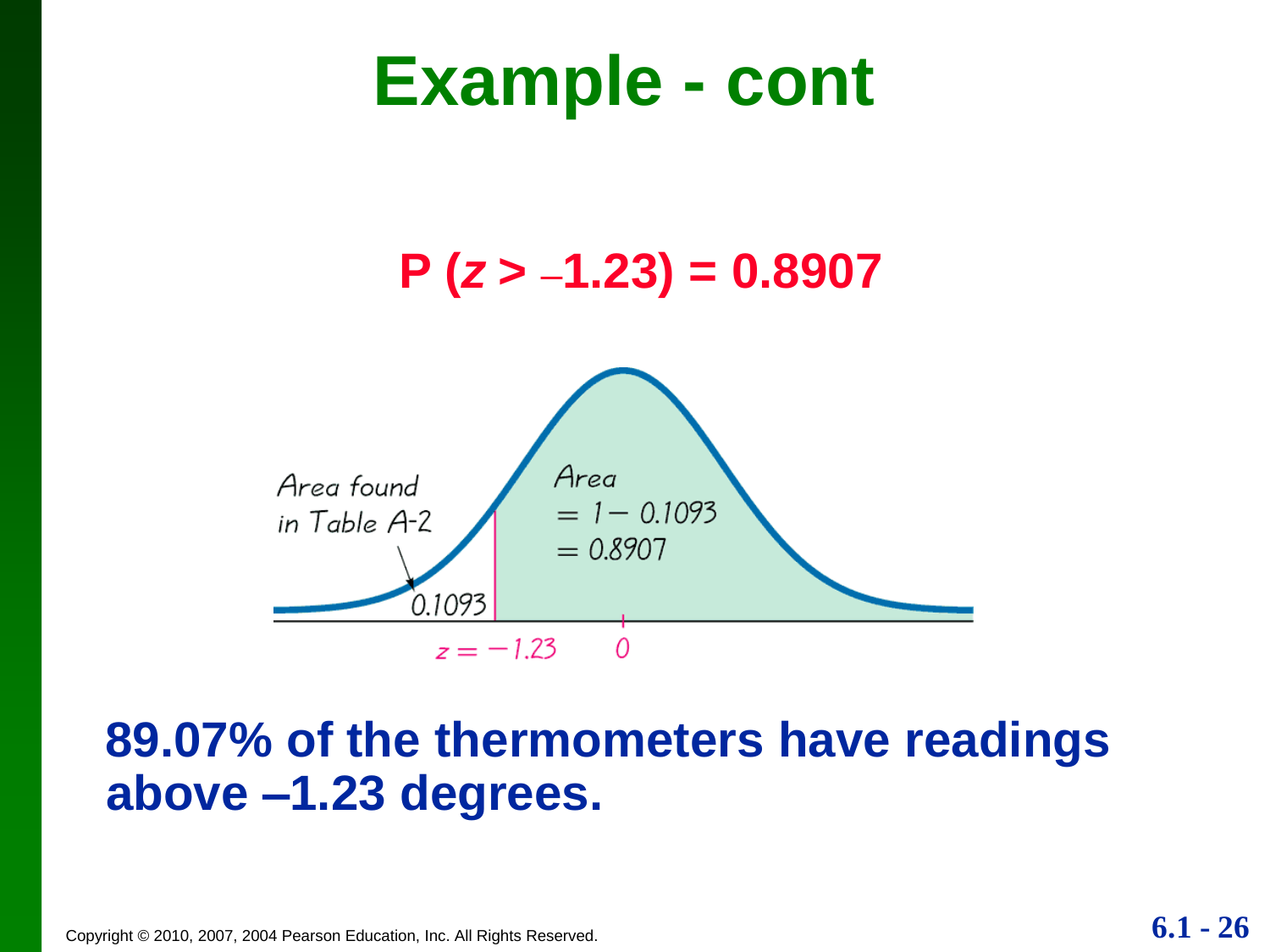## **Example - Thermometers III**

**A thermometer is randomly selected. Find the probability that it reads (at the freezing point of water) between –2.00 and 1.50 degrees.** 



#### **The probability that the chosen thermometer has a reading between – 2.00 and 1.50 degrees is 0.9104.**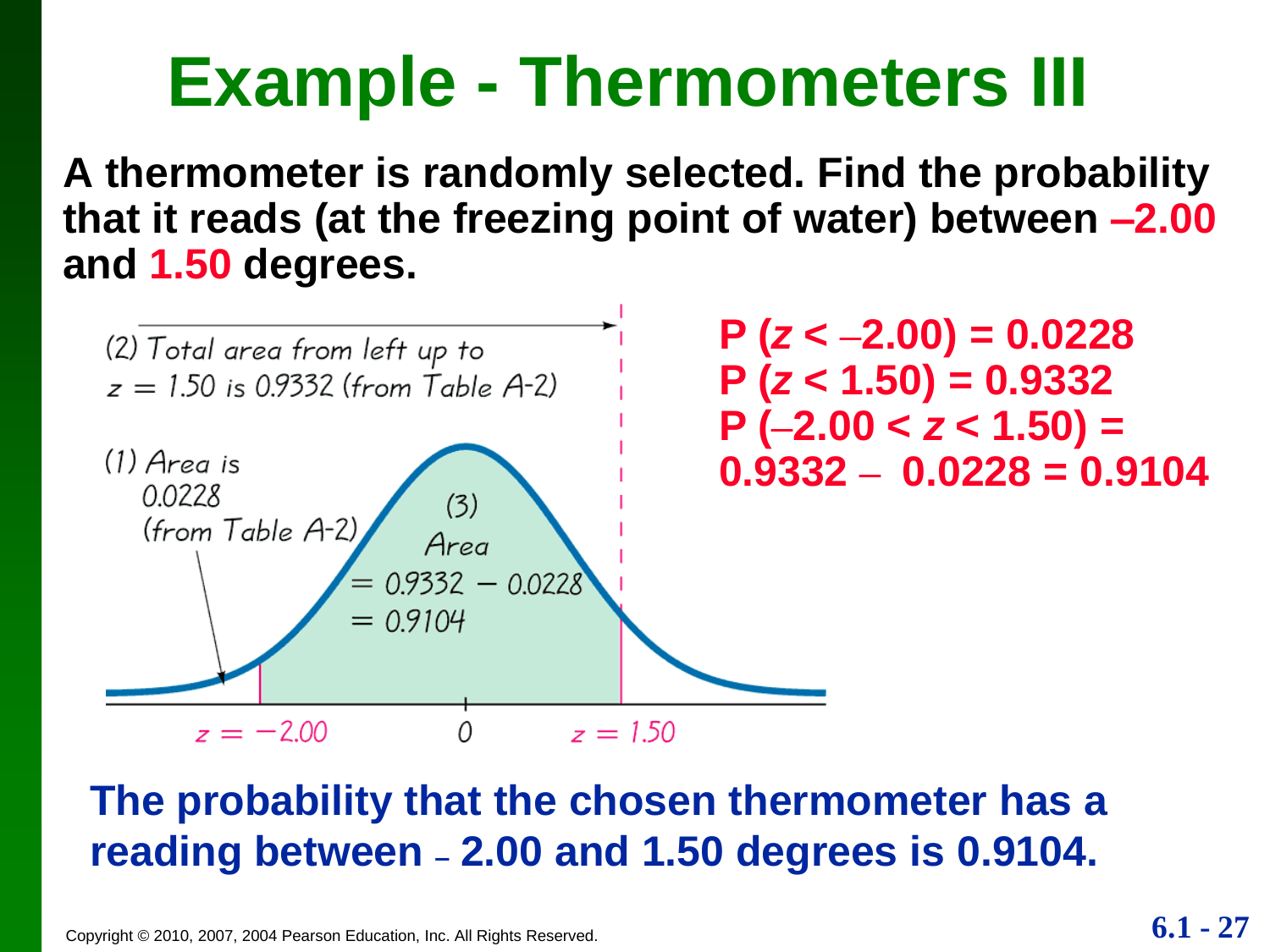## **Example - cont**

**A thermometer is randomly selected. Find the probability that it reads (at the freezing point of water) between –2.00 and 1.50 degrees.** 



**If many thermometers are selected and tested at the freezing point of water, then 91.04% of them will read between –2.00 and 1.50 degrees.**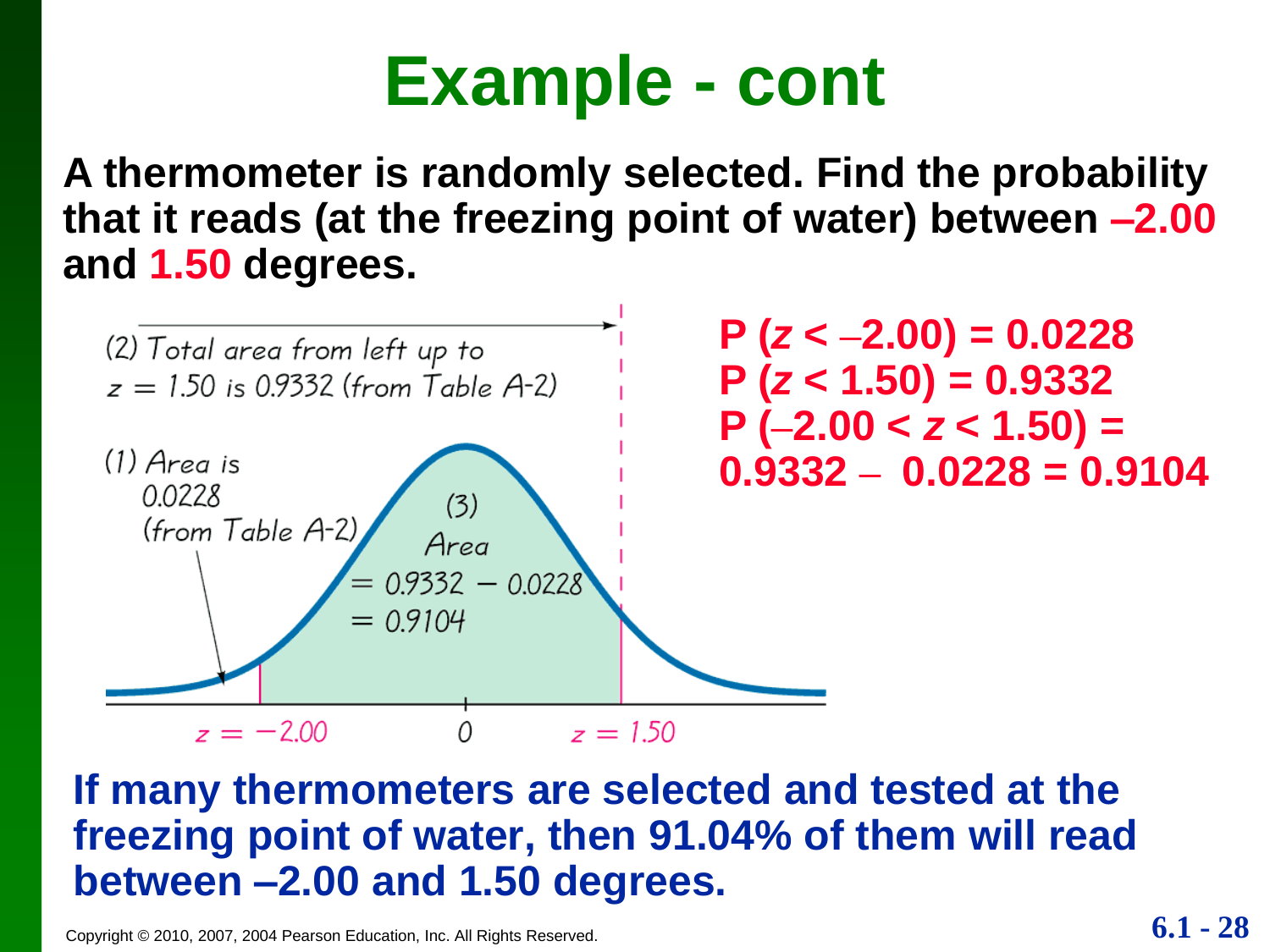## **Notation**

## $P(a < z < b)$

#### **denotes the probability that the** *z* **score is between** *a* **and** *b.*

## $P(z > a)$

#### **denotes the probability that the** *z* **score is greater than** *a.*

## $P(Z < a)$

#### **denotes the probability that the** *z* **score is less than** *a.*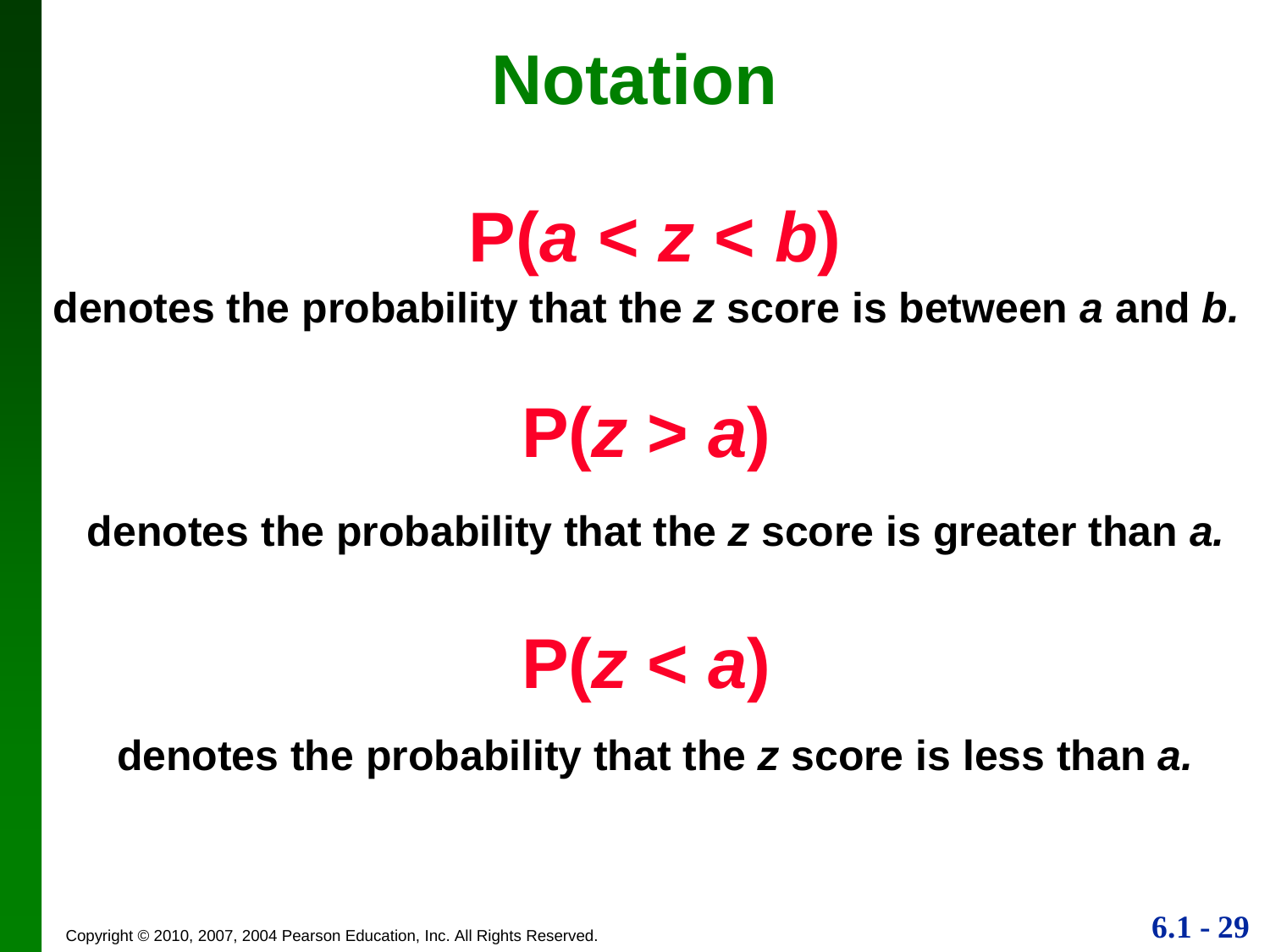## **Finding a** *z* **Score When Given a Probability Using Table A-2**

- **1. Draw a bell-shaped curve and identify the region under the curve that corresponds to the given probability. If that region is not a cumulative region from the left, work instead with a known region that is a cumulative region from the left.**
- **2. Using the cumulative area from the left, locate the closest probability in the body of Table A-2 and identify the corresponding** *z* **score.**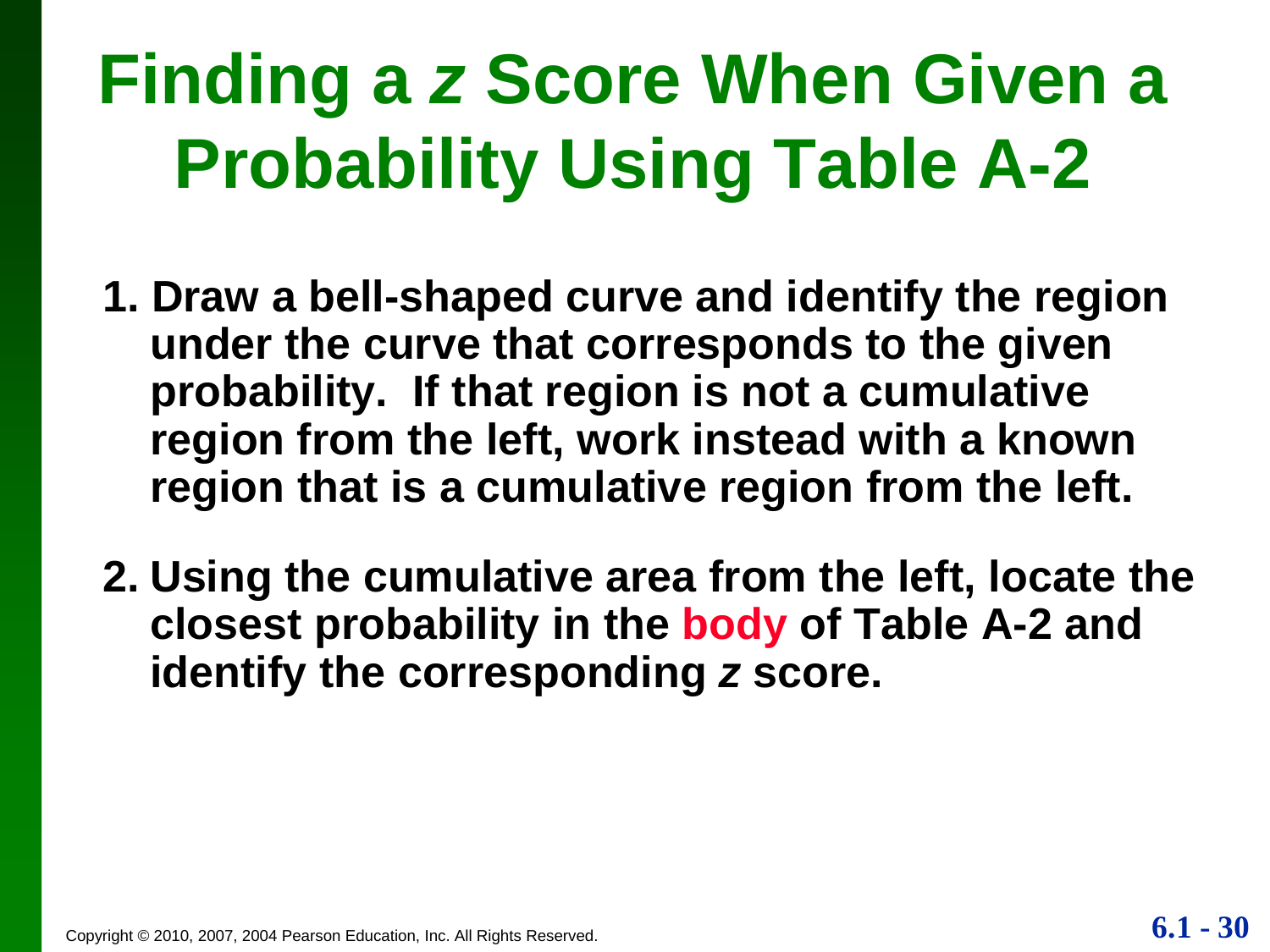

**(***z* **score will be positive)**

#### **Finding the 95th Percentile**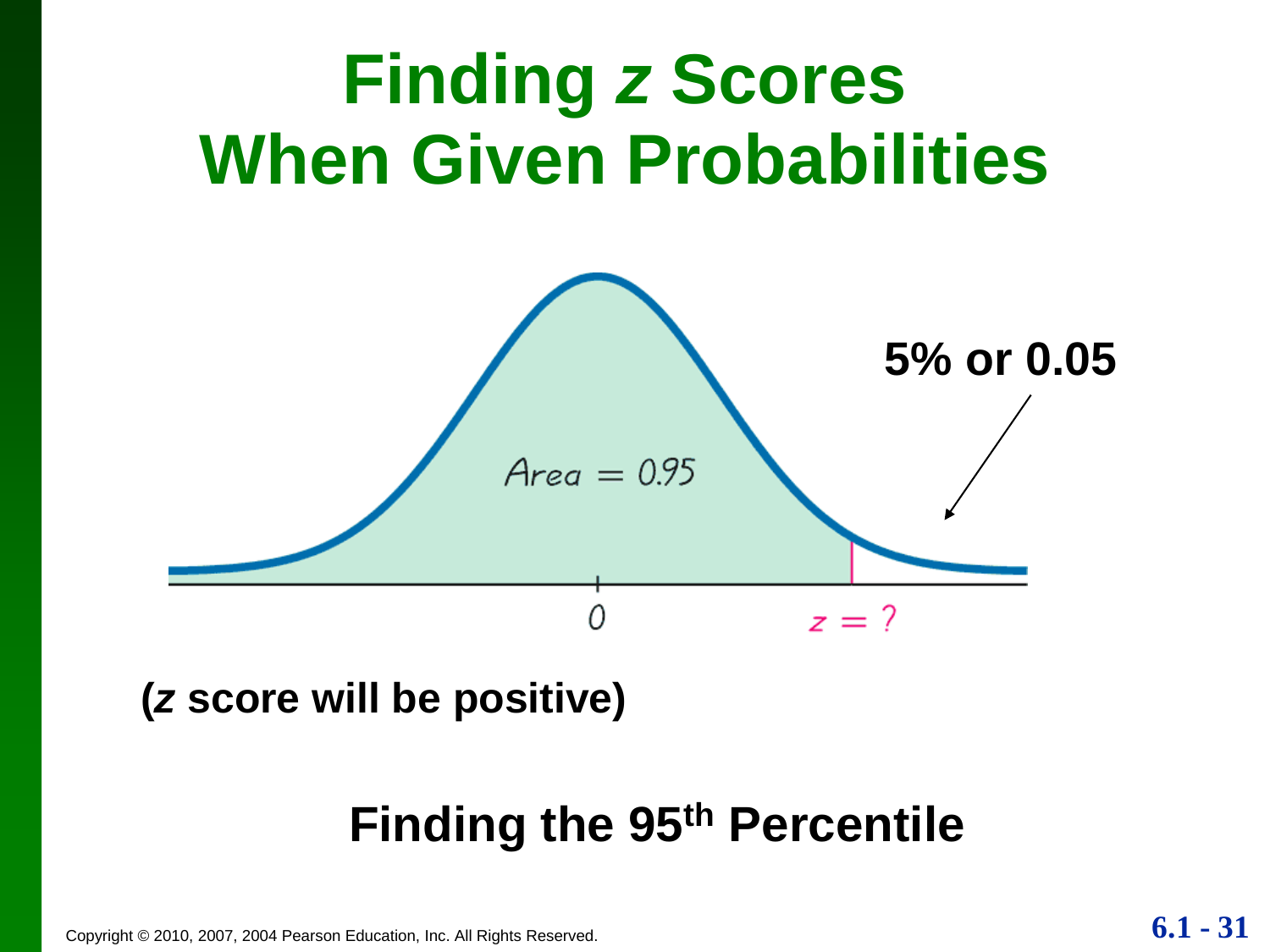# **Finding the 95th Percentile**



## **Finding** *z* **Scores When Given Probabilities - cont**

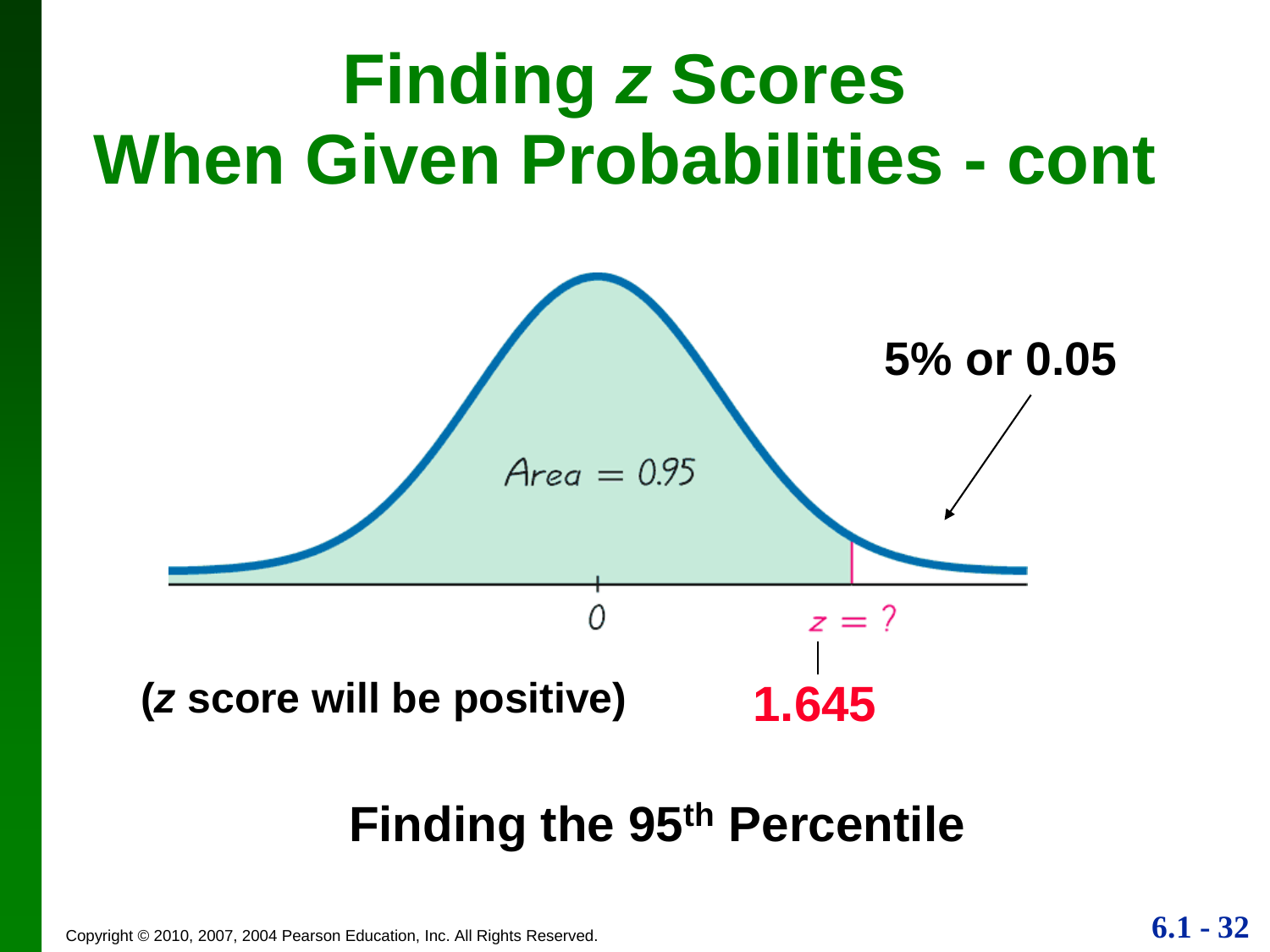

**(One** *z* **score will be negative and the other positive)**

#### **Finding the Bottom 2.5% and Upper 2.5%**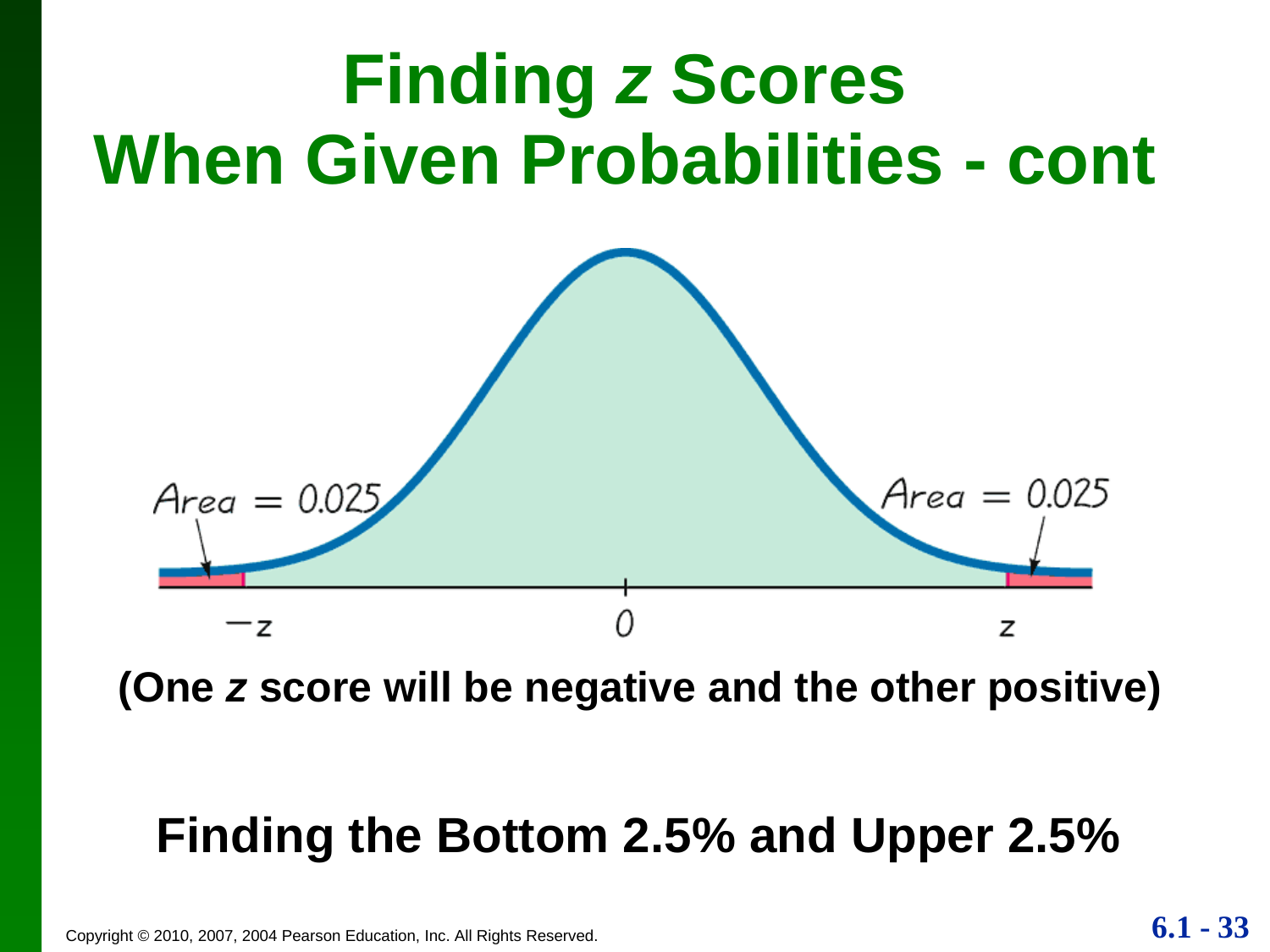

**(One** *z* **score will be negative and the other positive)**

#### **Finding the Bottom 2.5% and Upper 2.5%**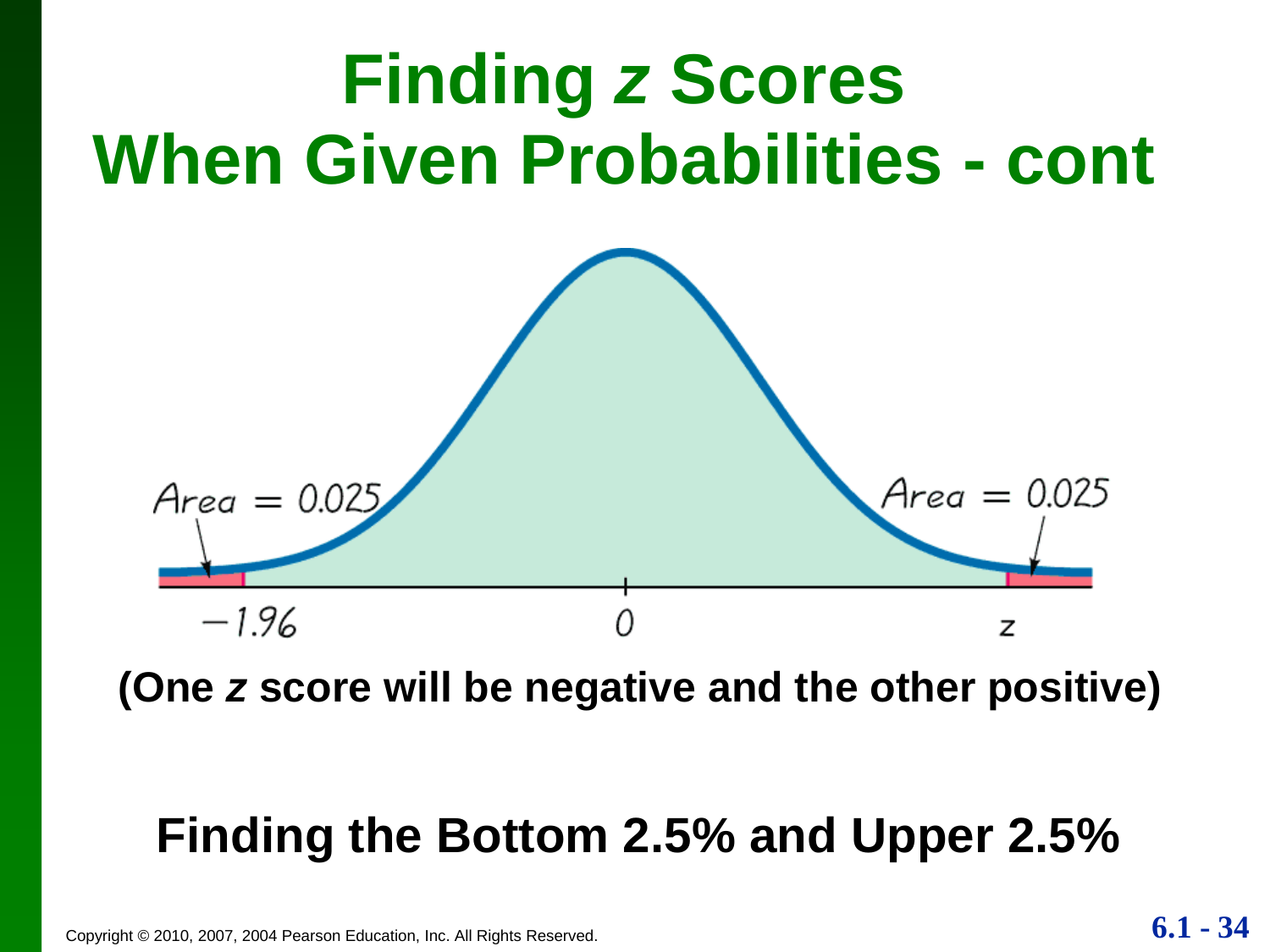

**(One** *z* **score will be negative and the other positive)**

#### **Finding the Bottom 2.5% and Upper 2.5%**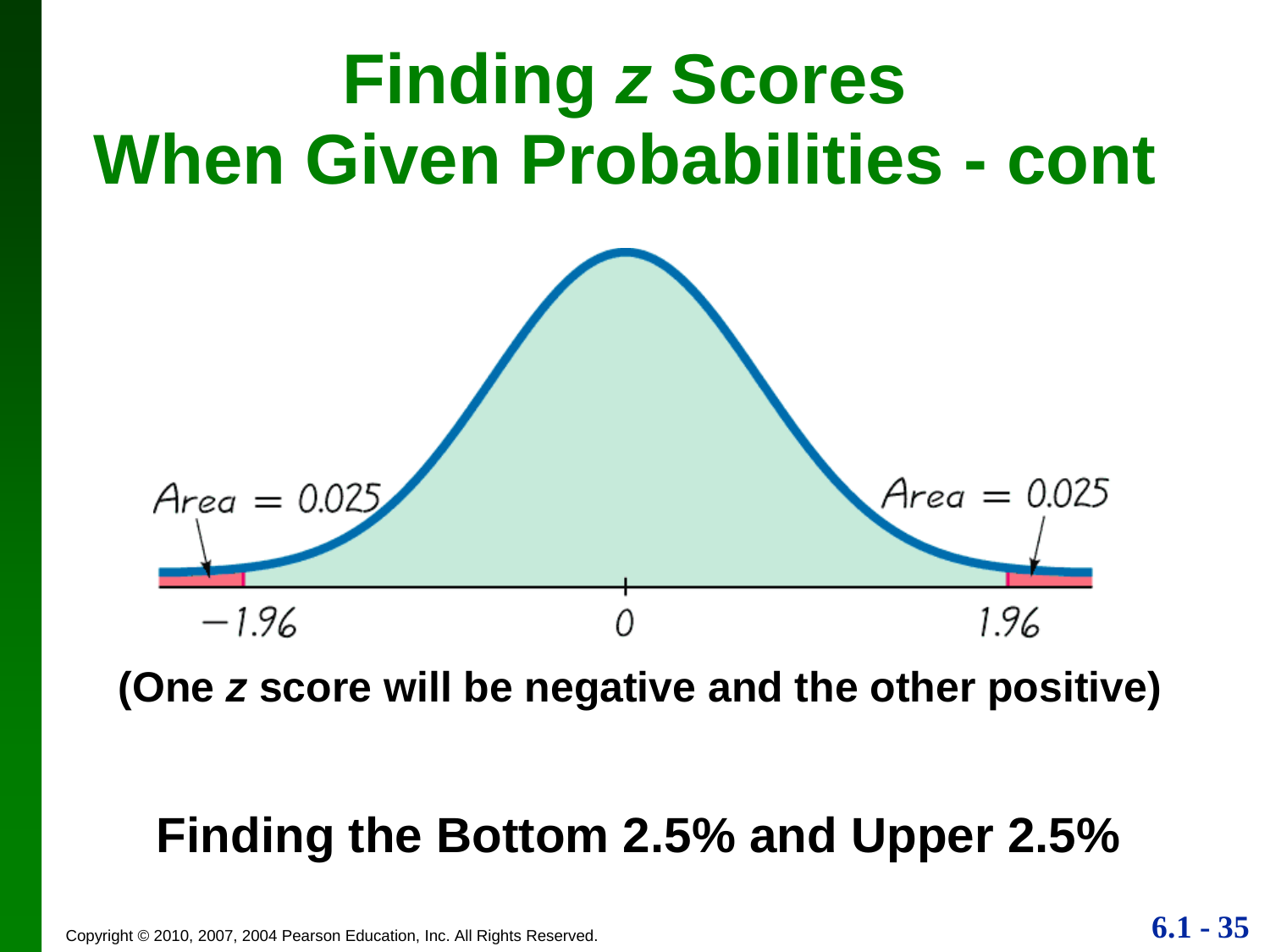

- **In this section we have discussed:**
- **☆ Density curves.**
- **☆ Relationship between area and probability.**
- *<u>❖</u>* **Standard normal distribution.**
- **Using Table A-2.**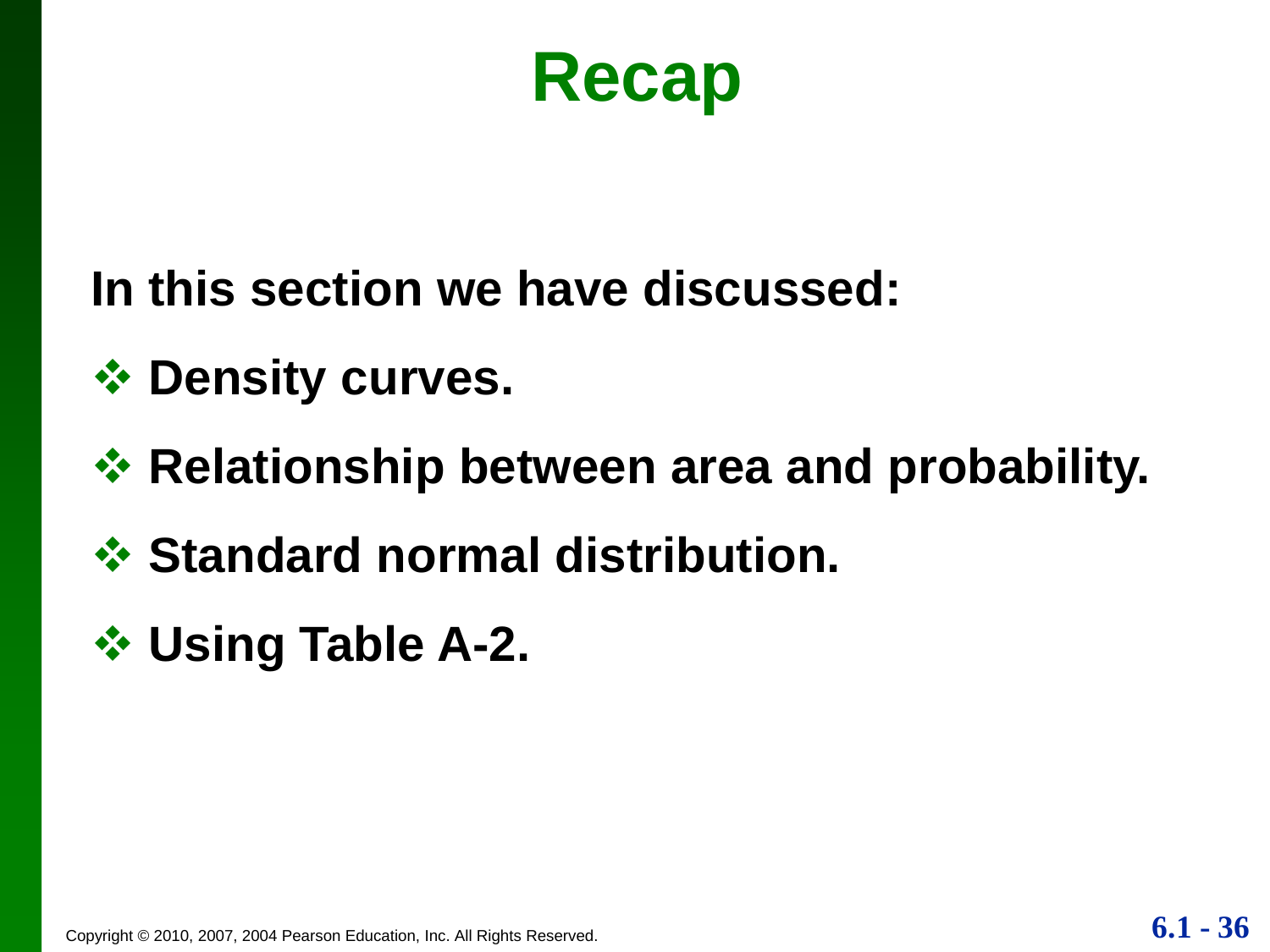## **Section 6-3 Applications of Normal Distributions**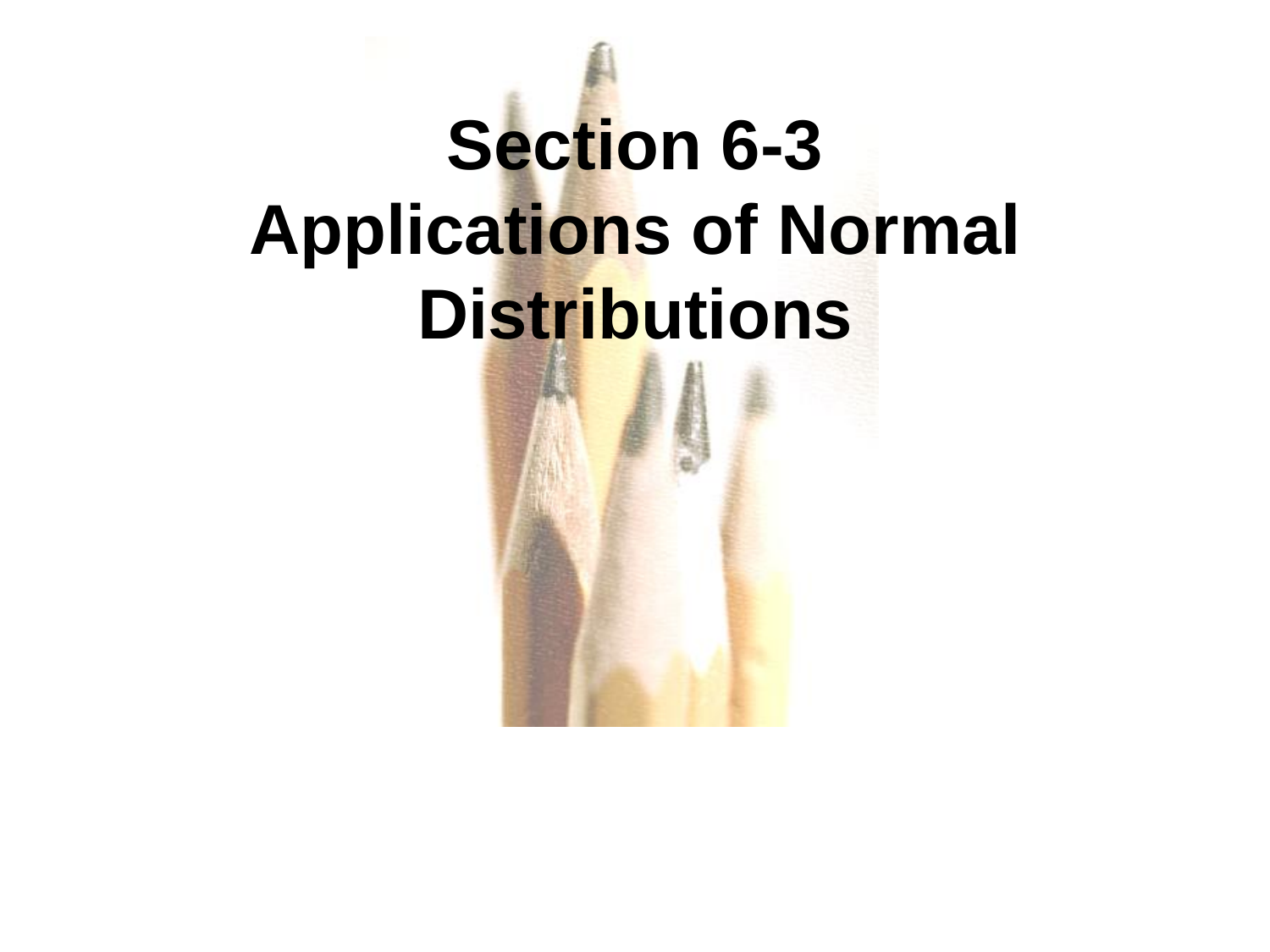**Key Concept**

**This section presents methods for working with normal distributions that are not standard. That is, the mean is not 0 or the standard deviation is not 1, or both.**

**The key concept is that we can use a simple conversion that allows us to standardize any normal distribution so that the same methods of the previous section can be used.**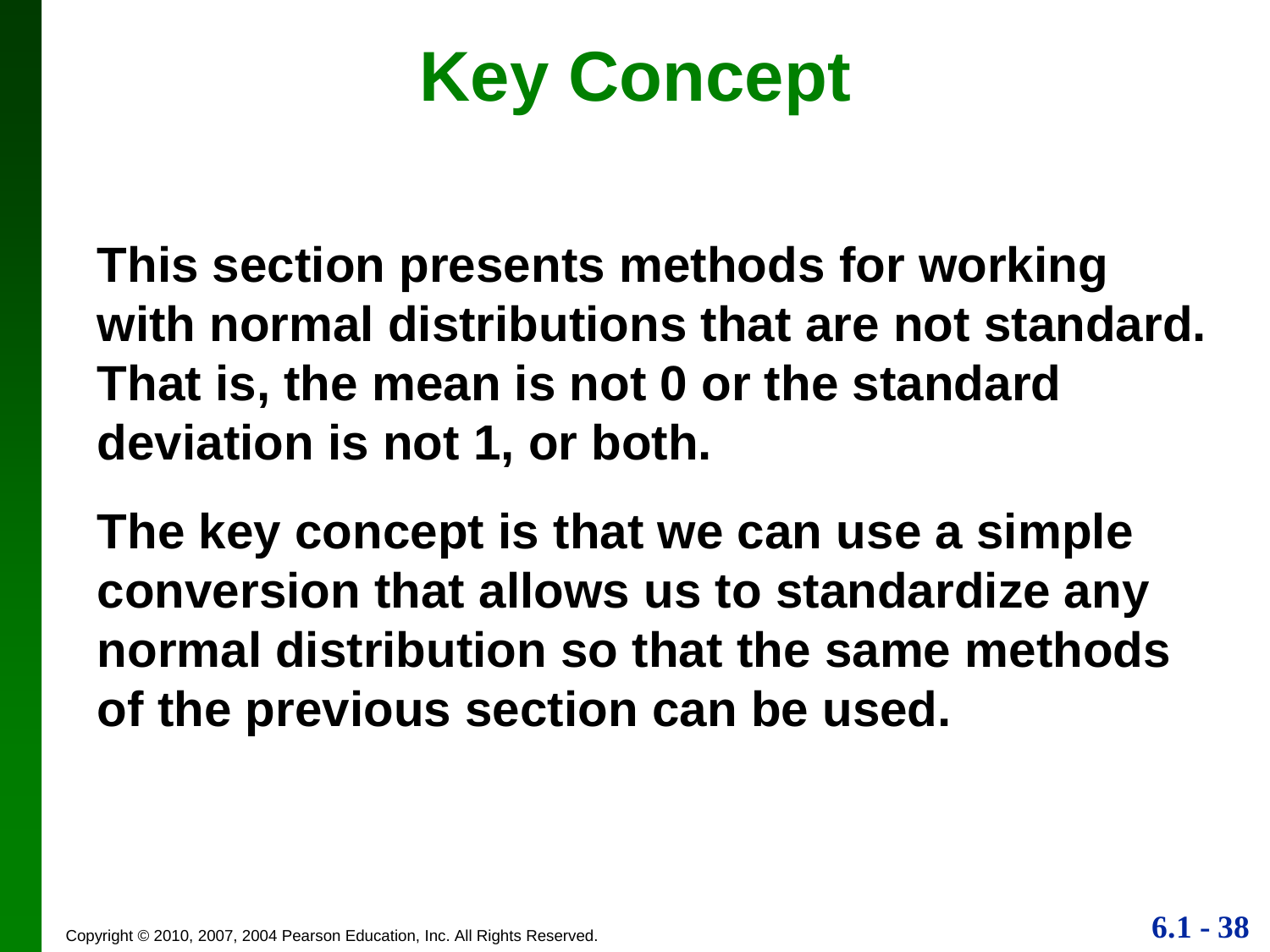## **Conversion Formula**



#### **Round** *z* **scores to 2 decimal places**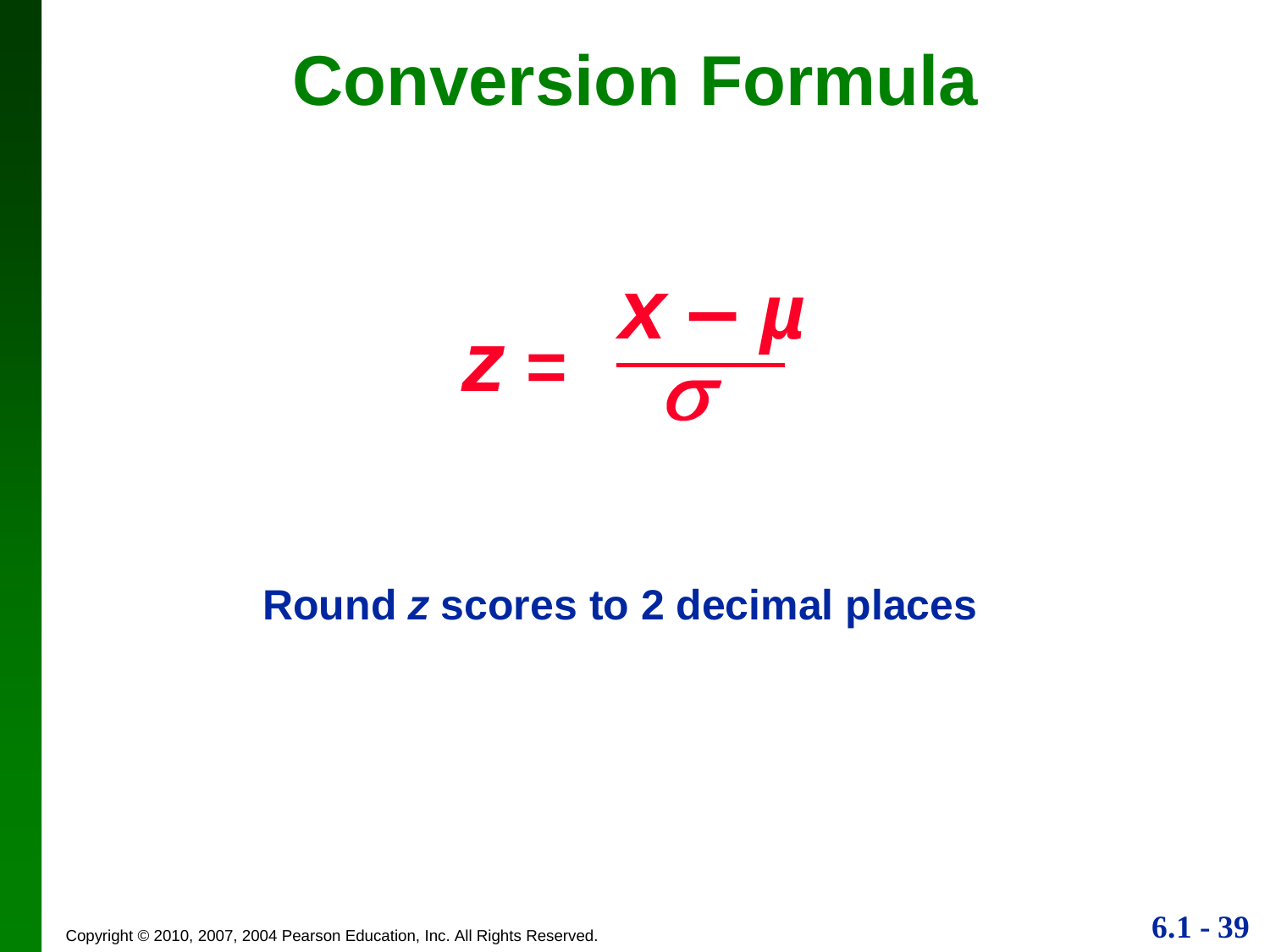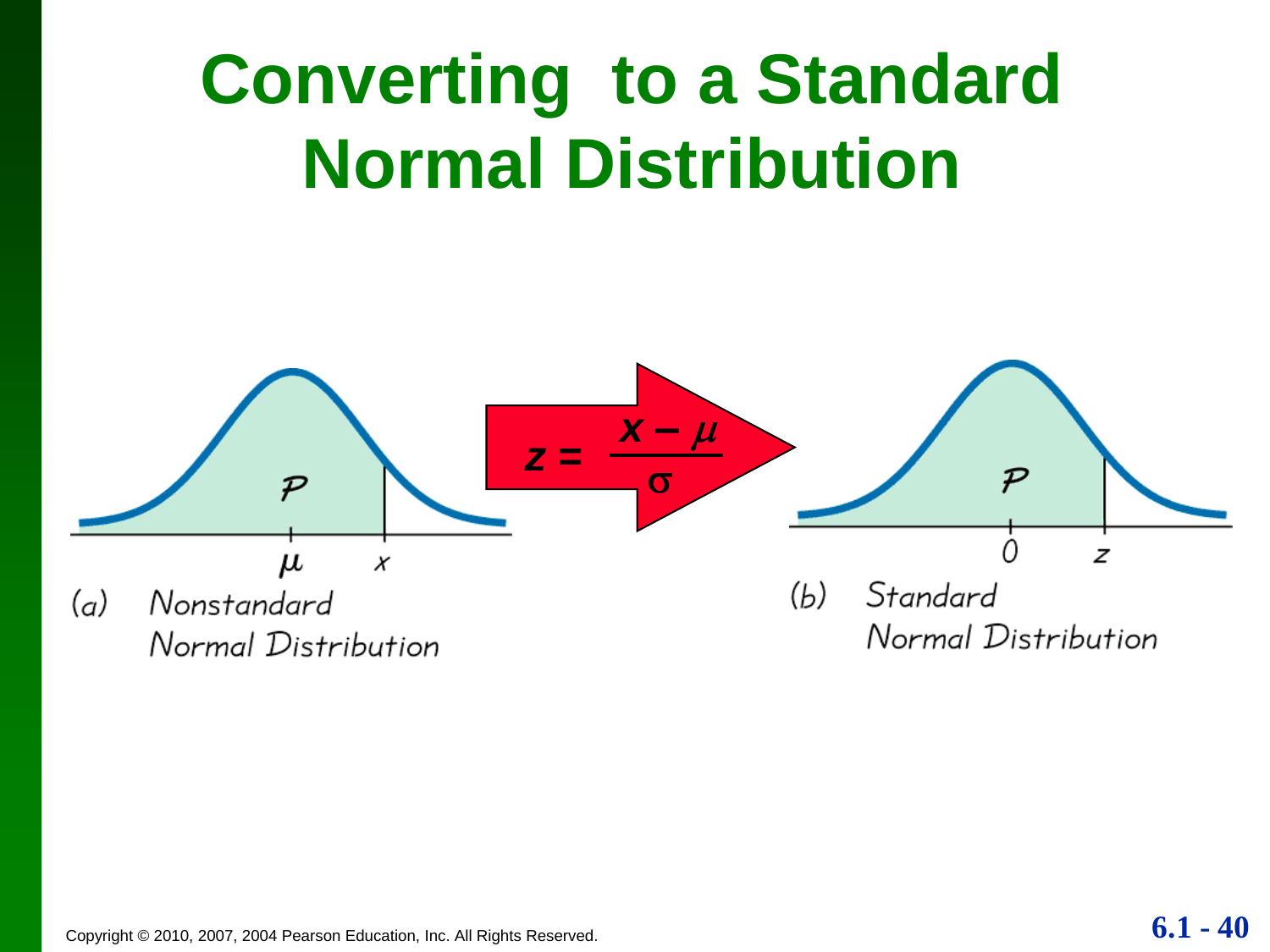## **Example – Weights of Water Taxi Passengers**

**In the Chapter Problem, we noted that the safe load for a water taxi was found to be 3500 pounds. We also noted that the mean weight of a passenger was assumed to be 140 pounds. Assume the worst case that all passengers are men. Assume also that the weights of the men are normally distributed with a mean of 172 pounds and standard deviation of 29 pounds. If one man is randomly selected, what is the probability he weighs less than 174 pounds?**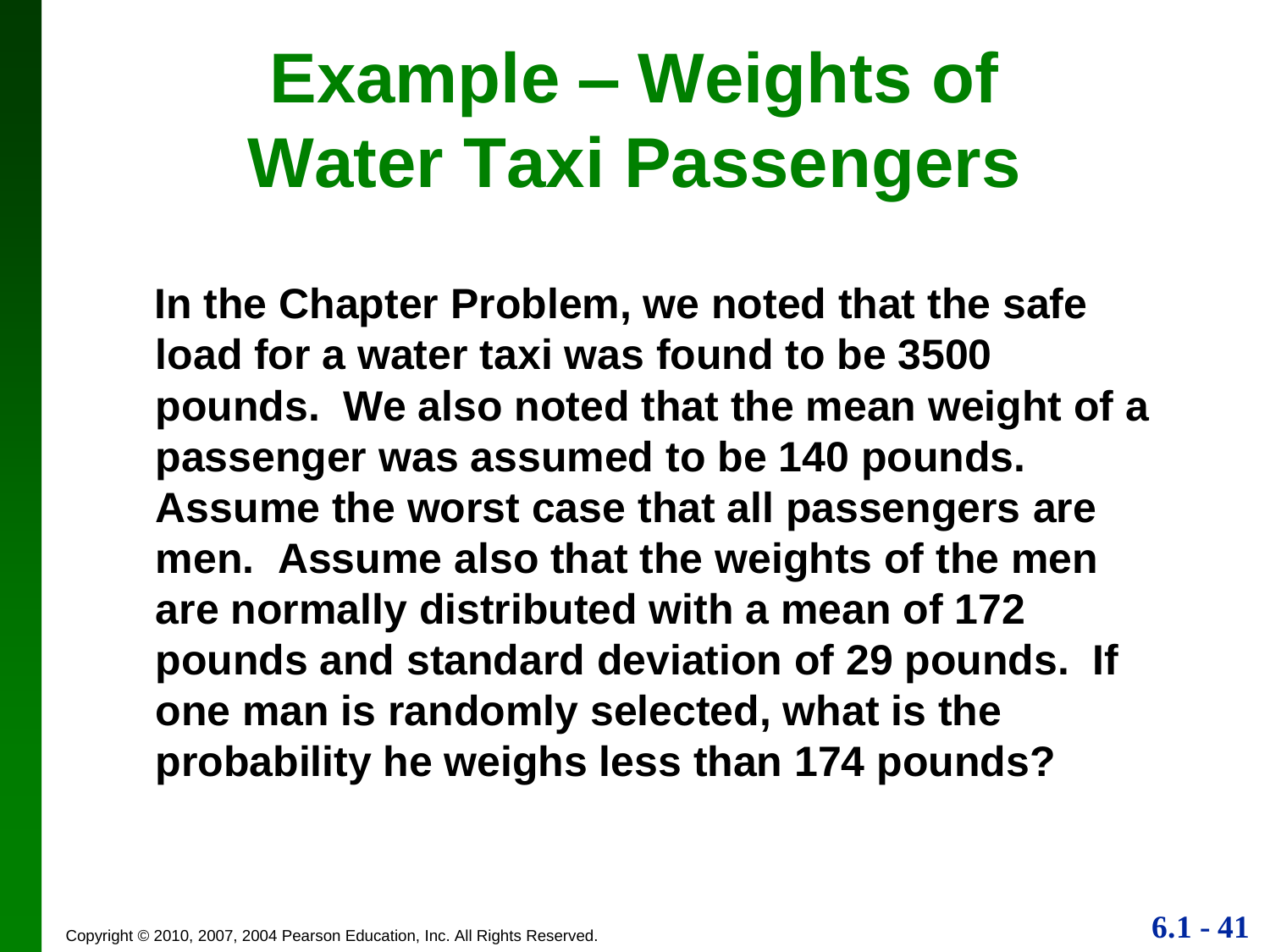## **Example - cont**



$$
6.1-42
$$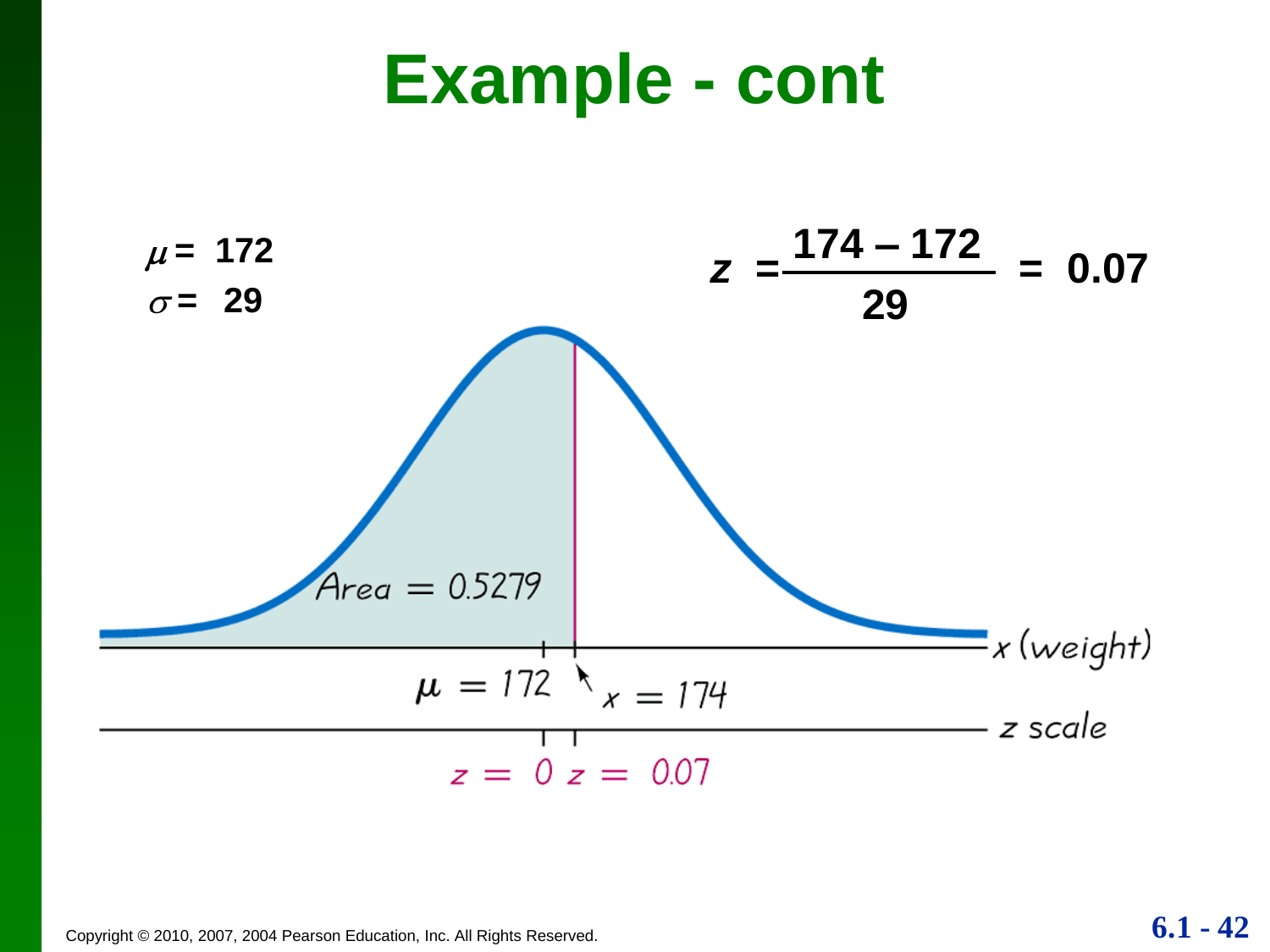## **Example - cont**

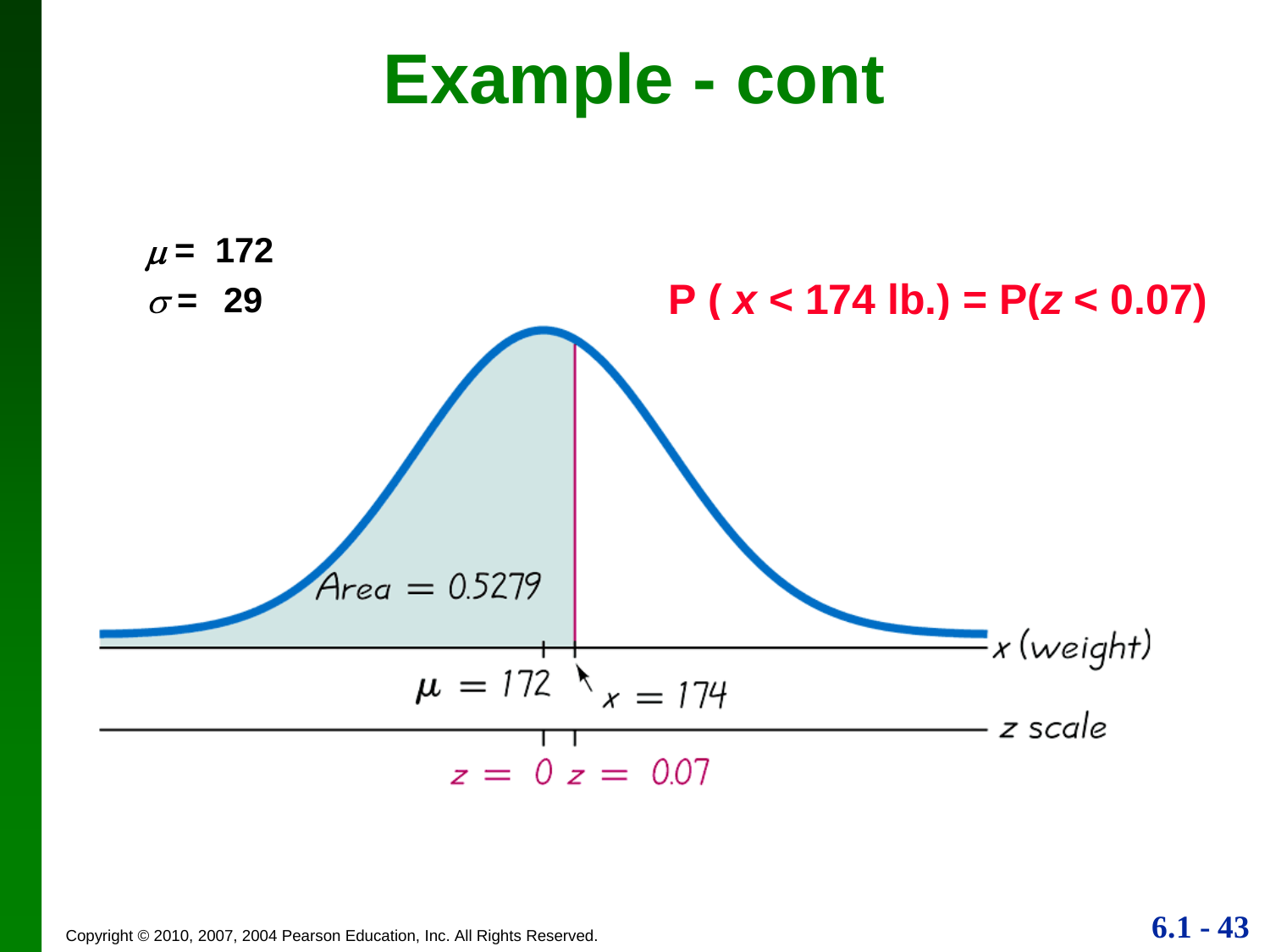## **Helpful Hints**

- **1. Don't confuse** *z* **scores and areas.** *z* **scores are distances along the horizontal scale, but areas are regions under the normal curve. Table A-2 lists** *z* **scores in the left column and across the top row, but areas are found in the body of the table.**
- **2. Choose the correct (right/left) side of the graph.**
- **3. A z score must be negative whenever it is located in the left half of the normal distribution.**
- **4. Areas (or probabilities) are positive or zero values, but they are never negative.**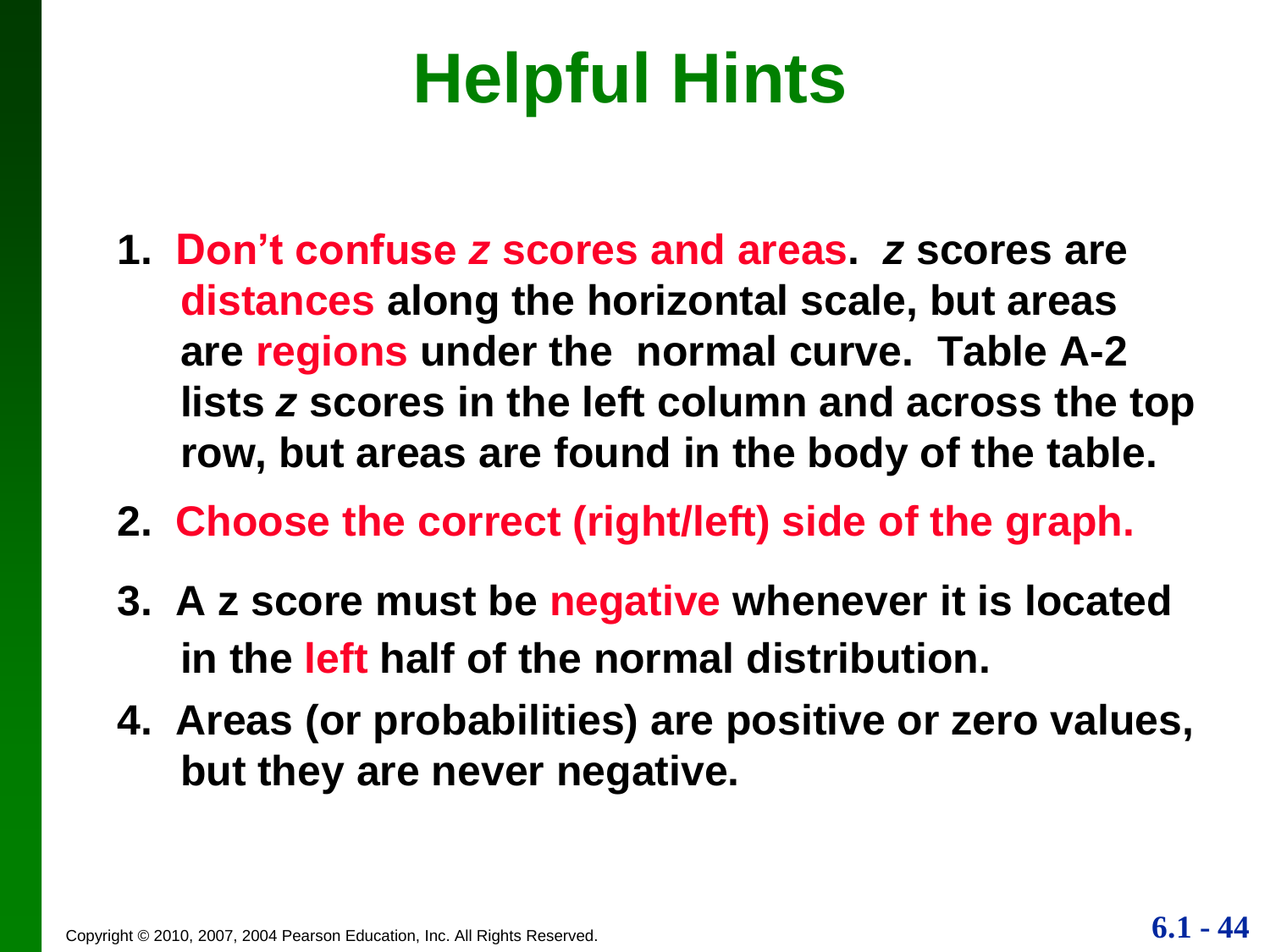## **Procedure for Finding Values Using Table A-2 and Formula 6-2**

- **1. Sketch a normal distribution curve, enter the given probability or percentage in the appropriate region of the graph, and identify the** *x* **value(s) being sought.**
- **2. Use Table A-2 to find the** *z* **score corresponding to the cumulative left area bounded by** *x***. Refer to the body of Table A-2 to find the closest area, then identify the corresponding** *z* **score.**
- **3. Using Formula 6-2, enter the values for** *μ***, σ, and the** *z* **score found in step 2, then solve for** *x***.**

 $x = \mu + (z \cdot \sigma)$  (Another form of Formula 6-2)

**(If** *z* **is located to the left of the mean, be sure that it is a negative number.)**

**4. Refer to the sketch of the curve to verify that the solution makes sense in the context of the graph and the context of the problem.**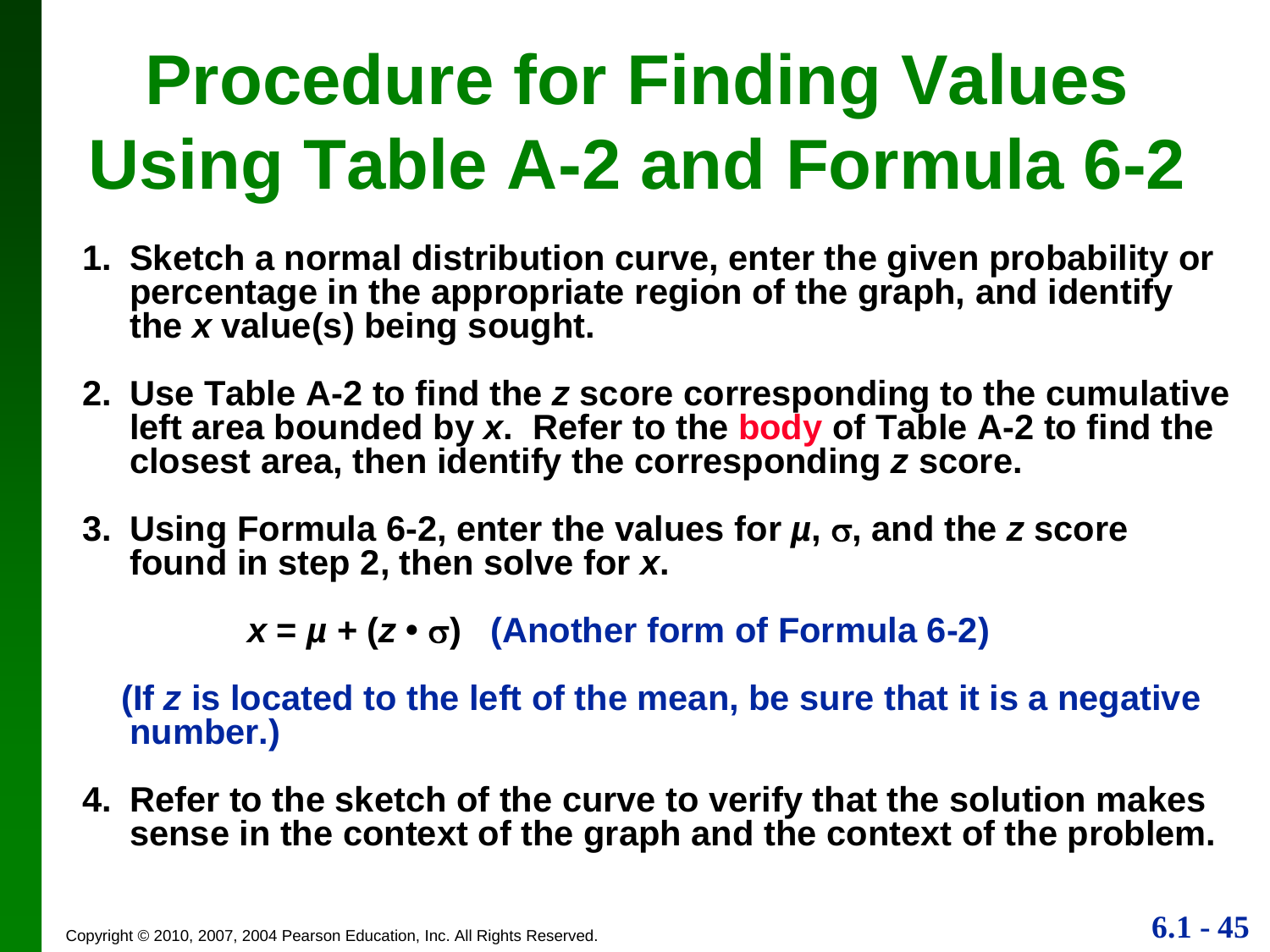## **Example – Lightest and Heaviest**

**Use the data from the previous example to determine what weight separates the lightest 99.5% from the heaviest 0.5%?** 

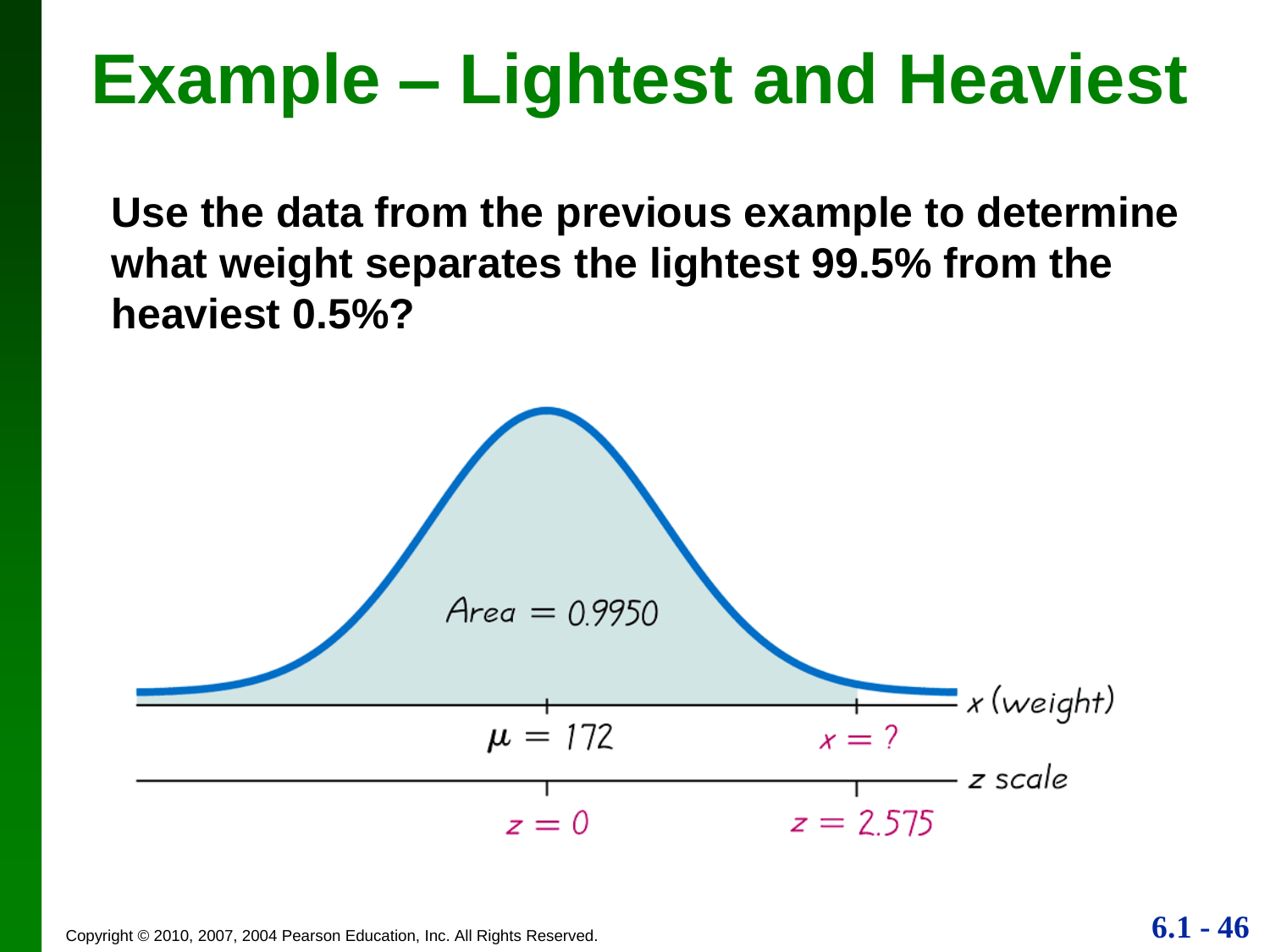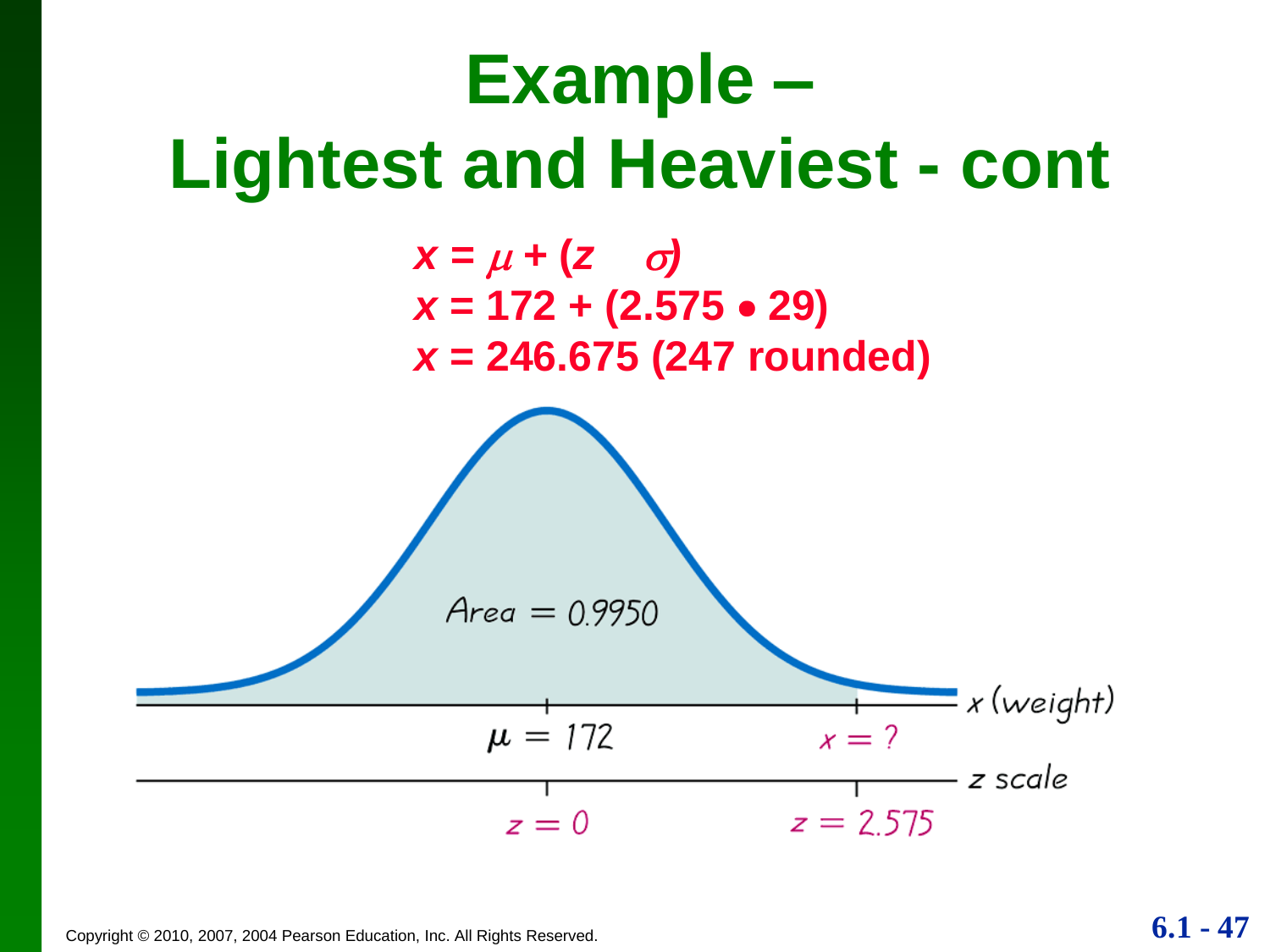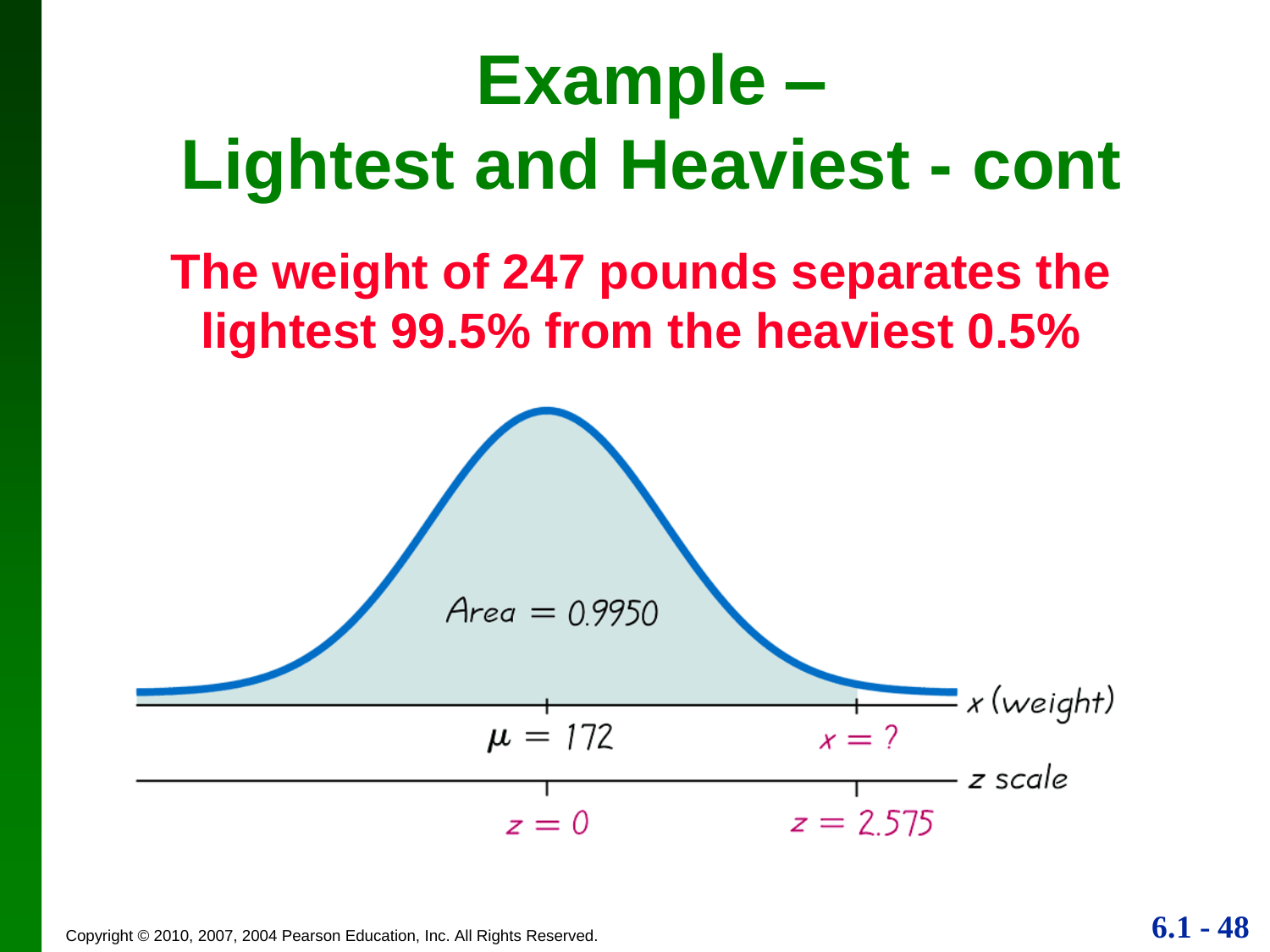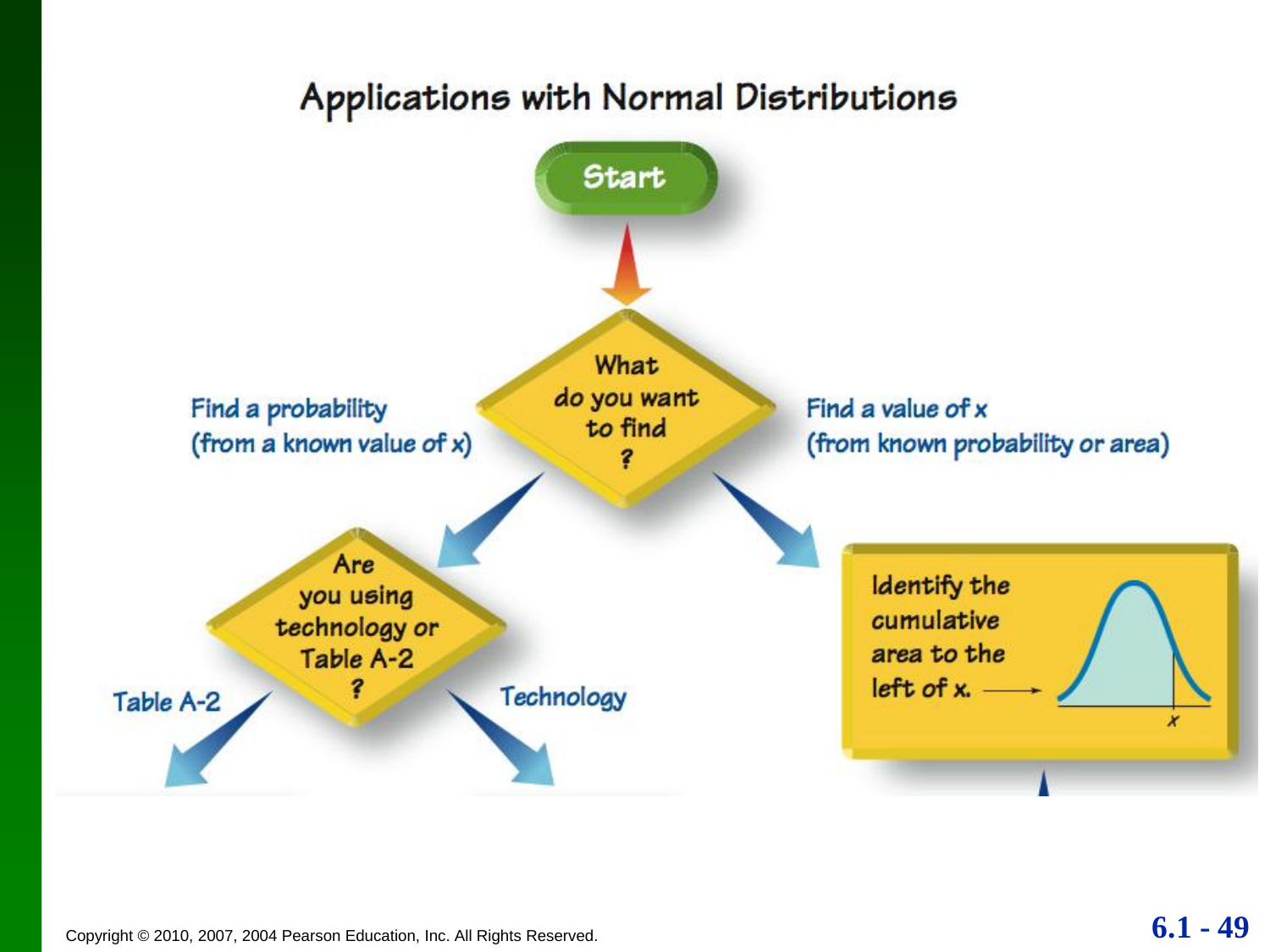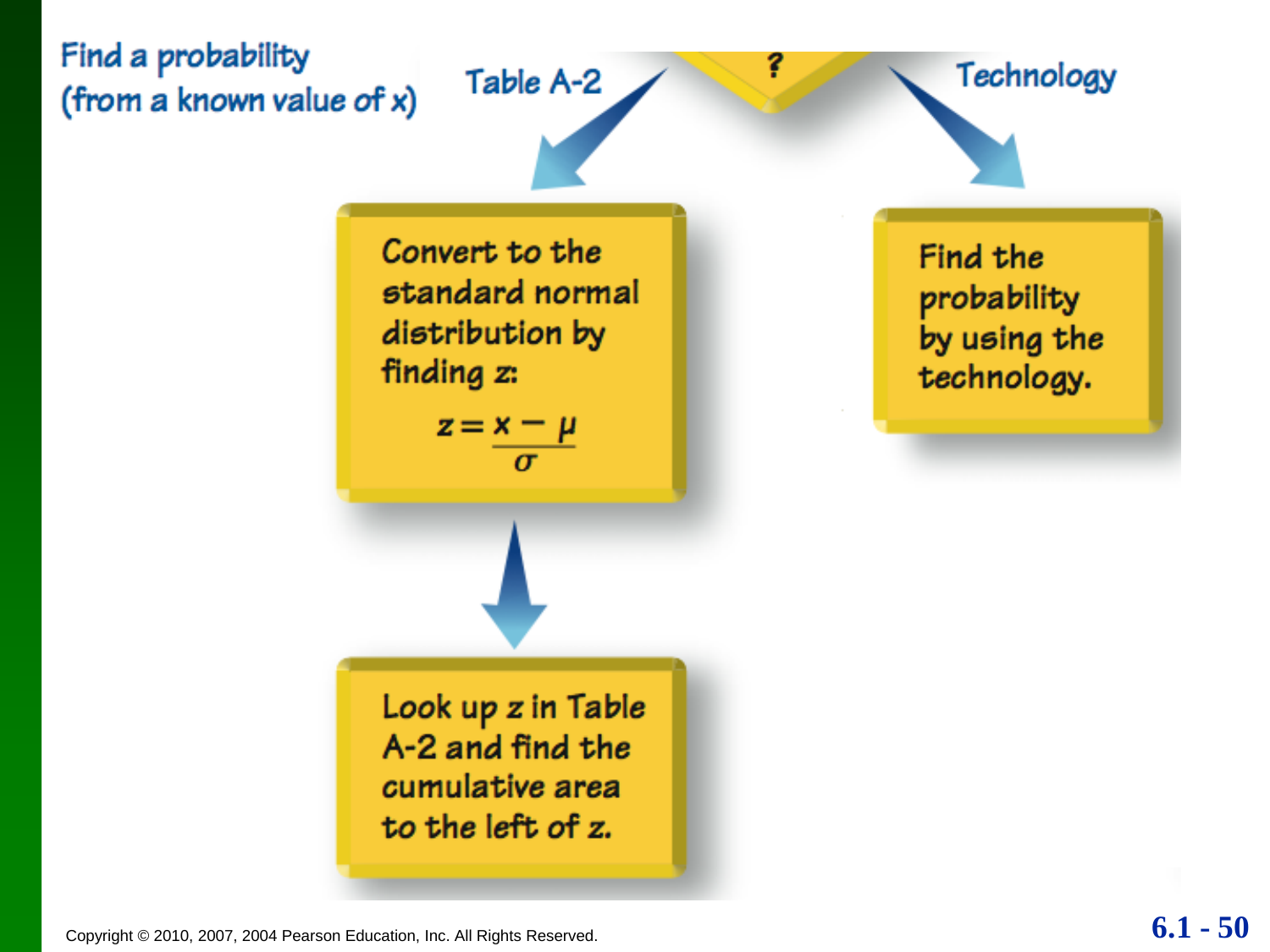